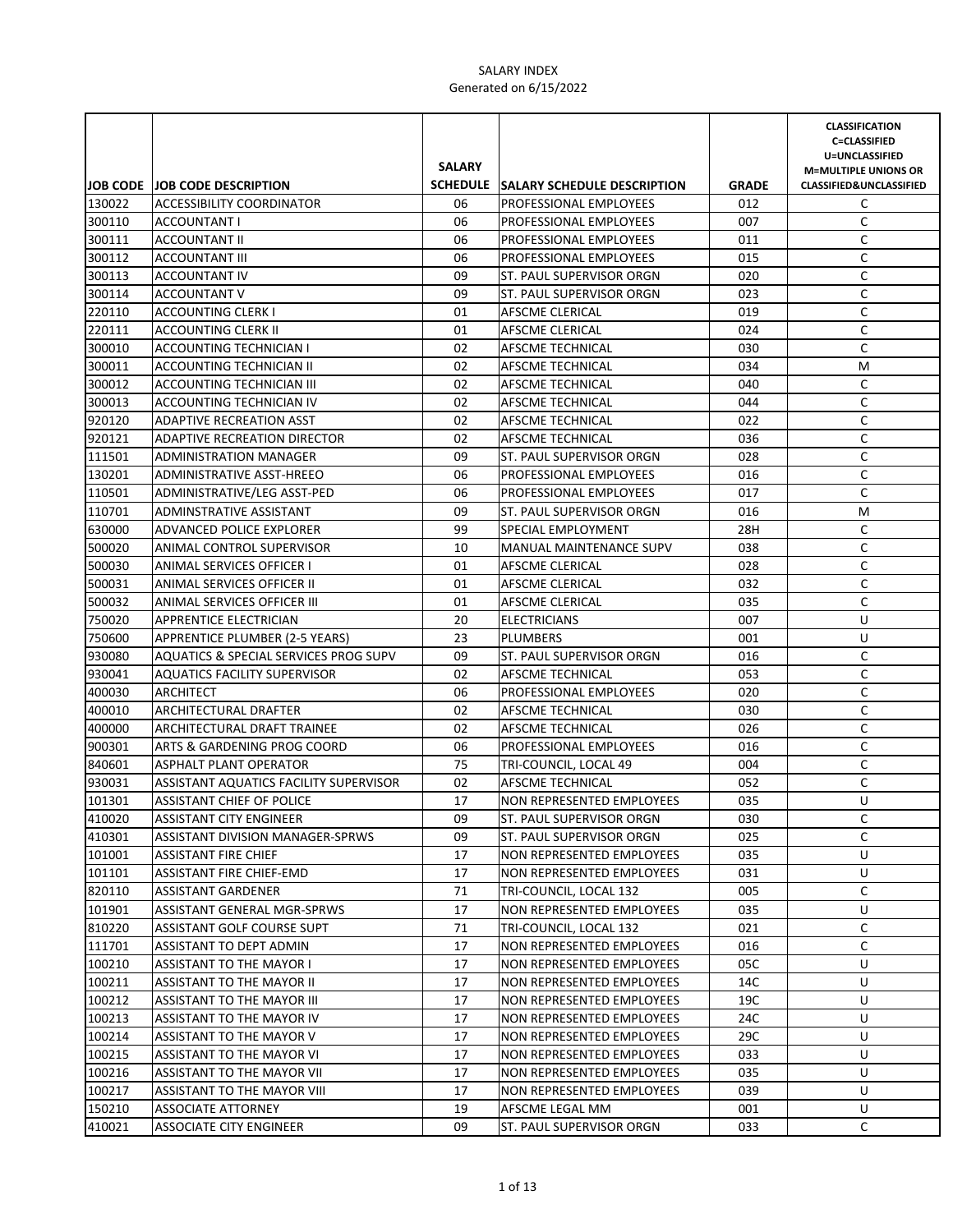|        |                                        |               |                                      |              | <b>CLASSIFICATION</b><br><b>C=CLASSIFIED</b> |
|--------|----------------------------------------|---------------|--------------------------------------|--------------|----------------------------------------------|
|        |                                        |               |                                      |              | U=UNCLASSIFIED                               |
|        |                                        | <b>SALARY</b> |                                      |              | <b>M=MULTIPLE UNIONS OR</b>                  |
|        | <b>JOB CODE JOB CODE DESCRIPTION</b>   |               | SCHEDULE SALARY SCHEDULE DESCRIPTION | <b>GRADE</b> | <b>CLASSIFIED&amp;UNCLASSIFIED</b>           |
| 150211 | <b>ATTORNEY</b>                        | 19            | AFSCME LEGAL MM                      | 002          | U                                            |
| 220311 | <b>BENEFITS SPECIALIST</b>             | 81            | <b>CCEA CLERICAL</b>                 | 33C          | C                                            |
| 220310 | <b>BENEFITS SYSTEMS SUPP SPEC</b>      | 81            | <b>CCEA CLERICAL</b>                 | 27C          | C                                            |
| 750421 | BLDG INSP-CARP/PLAST/LATH              | 21            | <b>CARPENTERS</b>                    | 006          | U                                            |
| 810501 | <b>BLDG MAINT SUPV-PKS &amp; REC</b>   | 10            | <b>MANUAL MAINTENANCE SUPV</b>       | 046          | C                                            |
| 750510 | <b>BRICKLAYER</b>                      | 29            | <b>BRICKLAYERS</b>                   | 001          | U                                            |
| 840420 | <b>BRIDGE CREW LEADER</b>              | 71            | TRI-COUNCIL, LOCAL 132               | 023          | C                                            |
| 840430 | <b>BRIDGE MAINTENANCE SUPV I</b>       | 10            | MANUAL MAINTENANCE SUPV              | 038          | С                                            |
| 840431 | <b>BRIDGE MAINTENANCE SUPV II</b>      | 10            | MANUAL MAINTENANCE SUPV              | 041          | C                                            |
| 840410 | <b>BRIDGE MAINTENANCE WORKER</b>       | 71            | TRI-COUNCIL, LOCAL 132               | 014          | С                                            |
| 320011 | <b>BUDGET ANALYST</b>                  | 83            | <b>CCEA PROFESSIONAL</b>             | 13R          | C                                            |
| 320010 | <b>BUDGET SPECIALIST</b>               | 83            | <b>CCEA PROFESSIONAL</b>             | 07R          | C                                            |
| 320030 | <b>BUDGET MANAGER</b>                  | 17            | NON REPRESENTED EMPLOYEES            | 028          | $\mathsf C$                                  |
| 810630 | <b>BUILDING &amp; FACILITY SUPV</b>    | 09            | ST. PAUL SUPERVISOR ORGN             | 012          | C                                            |
| 750420 | <b>BUILDING INSPECTOR</b>              | 21            | CARPENTERS                           | 006          | U                                            |
| 811201 | <b>BUILDING MAINTENANCE ENG</b>        | 12            | <b>OPERATING ENGINEERS</b>           | <b>20U</b>   | C                                            |
| 811301 | <b>BUILDING MAINT SUPV-FIRE</b>        | 10            | MANUAL MAINTENANCE SUPV              | 043          | C                                            |
| 810720 | <b>BUILDING MAINT SUPV-LIB</b>         | 10            | MANUAL MAINTENANCE SUPV              | 041          | С                                            |
| 810820 | <b>BUILDING MAINT SUPV-POLICE</b>      | 10            | <b>MANUAL MAINTENANCE SUPV</b>       | 043          | C                                            |
| 111801 | <b>BUILDING OFFICIAL</b>               | 09            | ST. PAUL SUPERVISOR ORGN             | 026          | C                                            |
| 220920 | BUILDING PERMIT CLERK~S~               | 01            | AFSCME CLERICAL                      | 031          | C                                            |
| 130120 | <b>BUSINESS ASSISTANCE PROG SUPV</b>   | 09            | ST. PAUL SUPERVISOR ORGN             | 013          | C                                            |
| 130110 | <b>BUSINESS ASSISTANCE SPEC</b>        | 06            | PROFESSIONAL EMPLOYEES               | 008          | C                                            |
| 410120 | <b>BUSINESS DIV MGR-SPRWS</b>          | 09            | ST. PAUL SUPERVISOR ORGN             | 030          | C                                            |
| 160120 | <b>BUSINESS IMPROVEMENT SUPERVISOR</b> | 09            | ST. PAUL SUPERVISOR ORGN             | 020          | С                                            |
| 360301 | <b>BUSINESS OUTREACH COORDINATOR</b>   | 06            | PROFESSIONAL EMPLOYEES               | 026          | С                                            |
| 340010 | <b>BUYER I</b>                         | 06            | PROFESSIONAL EMPLOYEES               | 005          | С                                            |
| 340011 | <b>BUYER II</b>                        | 06            | <b>PROFESSIONAL EMPLOYEES</b>        | 009          | C                                            |
| 340012 | <b>BUYER III</b>                       | 06            | <b>PROFESSIONAL EMPLOYEES</b>        | 013          | C                                            |
| 340013 | <b>BUYER IV</b>                        | 06            | PROFESSIONAL EMPLOYEES               | 016          | C                                            |
| 750410 | CARPENTER                              | 21            | CARPENTERS                           | 001          | U                                            |
| 750301 | <b>CEMENT FINISHER</b>                 | 31            | <b>CEMENT MASONS</b>                 | 001          | U                                            |
| 830531 | CHEMICAL FEED SYSTEM REPAIRER          | 12            | <b>OPERATING ENGINEERS</b>           | 11U          | C                                            |
| 410130 | <b>CHIEF ENGINEER-SPRWS</b>            | 09            | ST. PAUL SUPERVISOR ORGN             | 033          | C                                            |
| 106301 | CHIEF OF POLICE                        | 17            | NON REPRESENTED EMPLOYEES            | 039          | U                                            |
| 430020 | <b>CHIEF SURVEYOR</b>                  | 09            | ST. PAUL SUPERVISOR ORGN             | 021          | C                                            |
| 920310 | CHILD CARE ENRICHMENT INST             | 06            | PROFESSIONAL EMPLOYEES               | 001          | C                                            |
| 920320 | CHILD CARE PROGRAM COORD               | 06            | <b>PROFESSIONAL EMPLOYEES</b>        | 003          | C                                            |
| 950030 | CIRCULATION COORDINATOR ~S~            | 09            | ST. PAUL SUPERVISOR ORGN             | 010          | С                                            |
| 106401 | CITY ATTORNEY                          | 17            | NON REPRESENTED EMPLOYEES            | 039          | U                                            |
| 111101 | <b>CITY CLERK</b>                      | 17            | <b>NON REPRESENTED EMPLOYEES</b>     | 22C          | U                                            |
| 200010 | <b>CITY COUNCIL ASST-HOURLY</b>        | 99            | SPECIAL EMPLOYMENT                   | 002          | С                                            |
| 111201 | CITY CNCL CHF BUDGET ANALYST           | 17            | NON REPRESENTED EMPLOYEES            | 025          | U                                            |
| 200122 | CITY COUNCIL EXECUTIVE ASST I          | 01            | AFSCME CLERICAL                      | 031          | С                                            |
| 410022 | <b>CITY ENGINEER</b>                   | 17            | NON REPRESENTED EMPLOYEES            | 035          | U                                            |
| 720020 | <b>CITY PLANNER</b>                    | 06            | PROFESSIONAL EMPLOYEES               | 010          | С                                            |
| 720030 | CITY PLANNING ADMINISTRATOR            | 09            | ST. PAUL SUPERVISOR ORGN             | 027          | С                                            |
| 720011 | <b>CITY PLANNING TECH</b>              | 02            | AFSCME TECHNICAL                     | 029          | С                                            |
| 410010 | <b>CIVIL ENGINEER I</b>                | 06            | PROFESSIONAL EMPLOYEES               | 011          | C                                            |
| 410110 | CIVIL ENGINEER I-SPRWS                 | 06            | PROFESSIONAL EMPLOYEES               | 011          | С                                            |
| 410011 | CIVIL ENGINEER II                      | 06            | PROFESSIONAL EMPLOYEES               | 015          | C                                            |
| 410111 | CIVIL ENGINEER II-SPRWS                | 06            | PROFESSIONAL EMPLOYEES               | 015          | C                                            |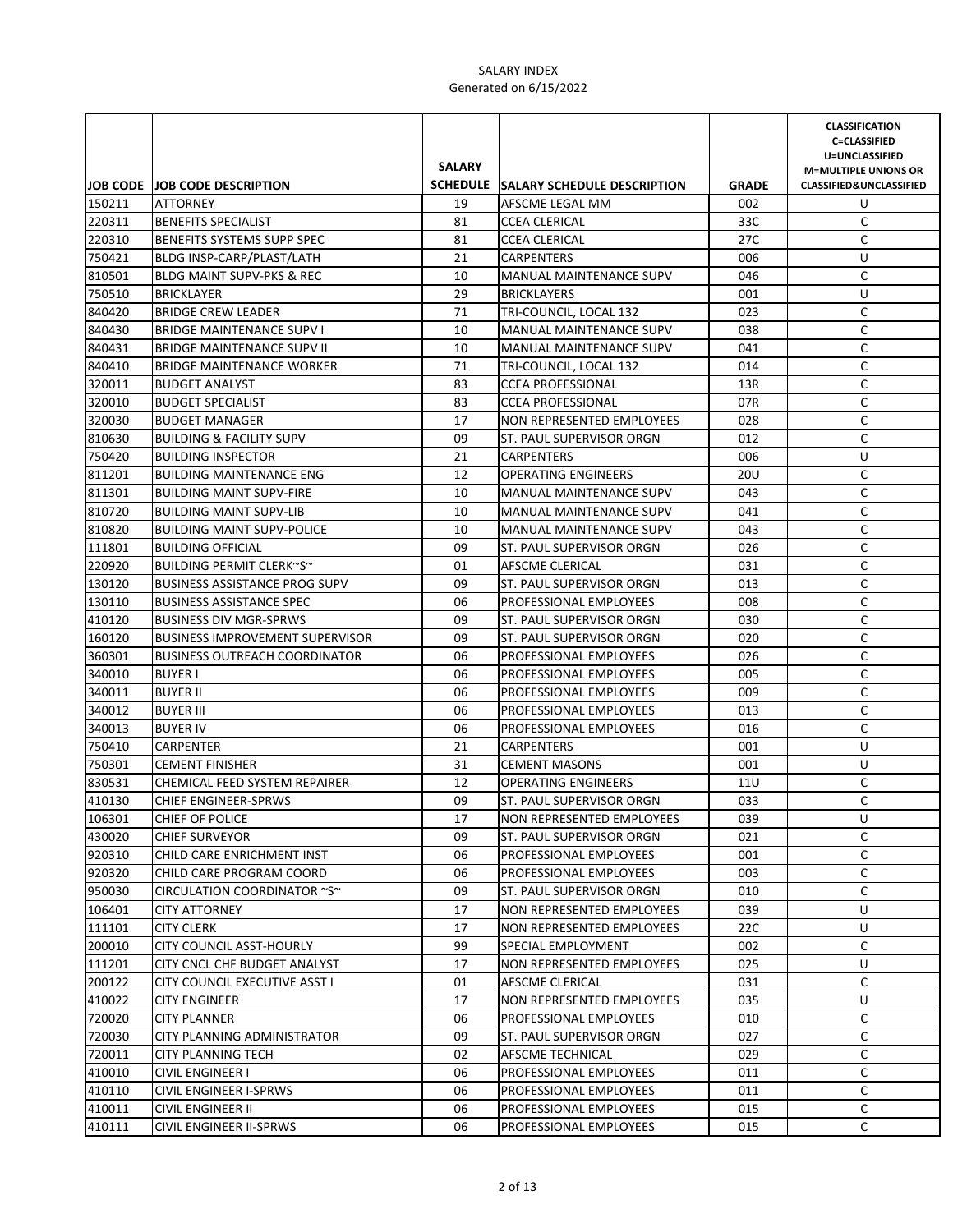|                  |                                                         | <b>SALARY</b> |                                                  |              | <b>CLASSIFICATION</b><br><b>C=CLASSIFIED</b><br>U=UNCLASSIFIED<br><b>M=MULTIPLE UNIONS OR</b> |
|------------------|---------------------------------------------------------|---------------|--------------------------------------------------|--------------|-----------------------------------------------------------------------------------------------|
|                  | JOB CODE JOB CODE DESCRIPTION                           |               | SCHEDULE SALARY SCHEDULE DESCRIPTION             | <b>GRADE</b> | <b>CLASSIFIED&amp;UNCLASSIFIED</b>                                                            |
| 410012           | CIVIL ENGINEER III                                      | 06            | <b>PROFESSIONAL EMPLOYEES</b>                    | 020          | C                                                                                             |
| 410112           | CIVIL ENGINEER III-SPRWS                                | 06            | <b>PROFESSIONAL EMPLOYEES</b>                    | 020          | C                                                                                             |
| 410013           | CIVIL ENGINEER IV                                       | 09            | ST. PAUL SUPERVISOR ORGN                         | 025          | C                                                                                             |
| 410113           | CIVIL ENGINEER IV-SPRWS                                 | 09            | ST. PAUL SUPERVISOR ORGN                         | 025          | C                                                                                             |
| 120620           | <b>CLAIMS MANAGER</b>                                   | 17            | NON REPRESENTED EMPLOYEES                        | 026          | C                                                                                             |
| 200100           | <b>CLERICAL TRAINEE</b>                                 | 01            | AFSCME CLERICAL                                  | 007          | C                                                                                             |
| 700030           | <b>CODE ENFORCEMENT SUPERVISOR</b>                      | 09            | <b>ST. PAUL SUPERVISOR ORGN</b>                  | 020          | C                                                                                             |
| 630040           | <b>COMMANDER</b>                                        | 04            | POLICE FEDERATION                                | 044          | C                                                                                             |
| 850000           | COMMUNICATION EQUIPMENT INSTALLER                       | 05            | <b>MACHINISTS</b>                                | 16U          | C                                                                                             |
| 850011           | <b>COMMUNICATION EQUIPMENT TECH</b>                     | 02            | AFSCME TECHNICAL                                 | 037          | C                                                                                             |
| 850031           | COMMUNICATION SERVICES & MAINT SUPV                     | 09            | ST. PAUL SUPERVISOR ORGN                         | 016          | C                                                                                             |
| 850010           | COMMUNICATION TECHNICIAN                                | 02            | AFSCME TECHNICAL                                 | 036          | $\mathsf C$                                                                                   |
| 850001           | COMMUNICATION TECHNICIAN TRAINEE                        | 02            | AFSCME TECHNICAL                                 | 029          | $\mathsf C$                                                                                   |
| 850140           | COMMUNICATIONS & DIGITAL MEDIA MGR                      | 09            | ST. PAUL SUPERVISOR ORGN                         | 024          | $\mathsf C$                                                                                   |
| 950420           | COMMUNITY & DIGITAL SERV MGR                            | 09            | ST. PAUL SUPERVISOR ORGN                         | 018          | C                                                                                             |
| 630003           | <b>COMMUNITY ENGAGEMENT CADET</b>                       | 01            | AFSCME CLERICAL                                  | 016          | C                                                                                             |
| 160060           | COMMUNITY ENGAGEMENT SPECIALIST                         | 06            | PROFESSIONAL EMPLOYEES                           | 011          | C                                                                                             |
| 630002           | <b>COMMUNITY LIAISON OFFICER</b>                        | 02            | AFSCME TECHNICAL                                 | 023          | C                                                                                             |
| 920130           | <b>COMMUNITY RECREATION COORD</b>                       | 02            | AFSCME TECHNICAL                                 | 038          | C                                                                                             |
| 920112           | <b>COMMUNITY RECREATION DIR</b>                         | 02            | AFSCME TECHNICAL                                 | 036          | C                                                                                             |
| 920110           | <b>COMMUNITY RECREATION LEADER</b>                      | 02            | AFSCME TECHNICAL                                 | 10R          | C                                                                                             |
| 920111           | COMMUNITY RECREATION SPEC                               | 02            | AFSCME TECHNICAL                                 | 030          | C                                                                                             |
| 920201           | <b>COMMUNITY YOUTH WORKER</b>                           | 02            | AFSCME TECHNICAL                                 | 022          | C                                                                                             |
| 120801           | <b>COMPENSATION ANALYST</b>                             | 17            | NON REPRESENTED EMPLOYEES                        | 017          | C                                                                                             |
| 130111           | <b>COMPLIANCE SPECIALIST</b>                            | 06            | <b>PROFESSIONAL EMPLOYEES</b>                    | 008          | C                                                                                             |
| 130112           | <b>COMPLIANCE COORDINATOR</b>                           | 06            | PROFESSIONAL EMPLOYEES                           | 012          | C                                                                                             |
| 400230           | <b>CONSTRUCTION COORDINATOR</b>                         | 06<br>09      | <b>PROFESSIONAL EMPLOYEES</b>                    | 018          | C<br>C                                                                                        |
| 130130           | CONTRACT COMPLIANCE MANAGER                             | 09            | ST. PAUL SUPERVISOR ORGN                         | 020<br>018   | C                                                                                             |
| 130030<br>100401 | <b>CONTRACT COMP SUPERVISOR</b><br><b>COUNCILMEMBER</b> | 37            | ST. PAUL SUPERVISOR ORGN<br>ELECTED OFFICIALS MM | 01U          | U                                                                                             |
| 630401           | CRIME PREVENTION COORDINATOR                            | 06            | PROFESSIONAL EMPLOYEES                           | 011          | C                                                                                             |
| 520010           | <b>CRIMINALIST I</b>                                    | 06            | PROFESSIONAL EMPLOYEES                           | 009          | C                                                                                             |
| 520011           | CRIMINALIST II                                          | 06            | PROFESSIONAL EMPLOYEES                           | 015          | C                                                                                             |
| 950501           | <b>CULTURAL LIAISON</b>                                 | 02            | AFSCME TECHNICAL                                 | 028          | C                                                                                             |
| 810610           | <b>CUSTODIAN I</b>                                      | 12            | <b>OPERATING ENGINEERS</b>                       | 13M          | C                                                                                             |
| 810611           | <b>CUSTODIAN II</b>                                     | 12            | <b>OPERATING ENGINEERS</b>                       | 02U          | C                                                                                             |
| 810600           | <b>CUSTODIAN-ENGINEER TRAINEE</b>                       | 12            | <b>OPERATING ENGINEERS</b>                       | 17U          | С                                                                                             |
| 810620           | <b>CUSTODIAN-ENGR I</b>                                 | 12            | <b>OPERATING ENGINEERS</b>                       | 03U          | С                                                                                             |
| 810621           | <b>CUSTODIAN-ENGR II</b>                                | 12            | <b>OPERATING ENGINEERS</b>                       | 04U          | C                                                                                             |
| 810622           | <b>CUSTODIAN-ENGR III</b>                               | 12            | <b>OPERATING ENGINEERS</b>                       | 05U          | C                                                                                             |
| 220510           | <b>CUSTOMER SERVICE REP</b>                             | 01            | AFSCME CLERICAL                                  | 025          | C                                                                                             |
| 220511           | <b>CUSTOMER SERVICE SENIOR REP</b>                      | 01            | AFSCME CLERICAL                                  | 033          | С                                                                                             |
| 221220           | DATA RELEASE COORDINATOR                                | 09            | ST. PAUL SUPERVISOR ORGN                         | 010          | С                                                                                             |
| 221211           | DATA RELEASE SPECIALIST                                 | 02            | AFSCME TECHNICAL                                 | 037          | С                                                                                             |
| 221201           | DATA RELEASE TECHNICIAN                                 | 02            | AFSCME TECHNICAL                                 | 025          | С                                                                                             |
| 320210           | DEBT ADMINISTRATOR                                      | 06            | PROFESSIONAL EMPLOYEES                           | 026          | C                                                                                             |
| 101302           | DEPUTY CHIEF OF POLICE                                  | 17            | NON REPRESENTED EMPLOYEES                        | 034          | U                                                                                             |
| 101401           | DEPUTY CITY ATTORNEY                                    | 09            | ST. PAUL SUPERVISOR ORGN                         | 035          | U                                                                                             |
| 101701           | DEPUTY DIRECTOR-DSI                                     | 17            | NON REPRESENTED EMPLOYEES                        | 28C          | U                                                                                             |
| 101501           | DEPUTY DIRECTOR-FIN SERV                                | 17            | NON REPRESENTED EMPLOYEES                        | 031          | U                                                                                             |
| 100501           | DEPUTY DIRECTOR-HREEO                                   | 17            | NON REPRESENTED EMPLOYEES                        | 28C          | U                                                                                             |
| 106501           | DEPUTY DIRECTOR-HUMAN RESOURCES                         | 17            | NON REPRESENTED EMPLOYEES                        | 29C          | U                                                                                             |
|                  |                                                         |               |                                                  |              |                                                                                               |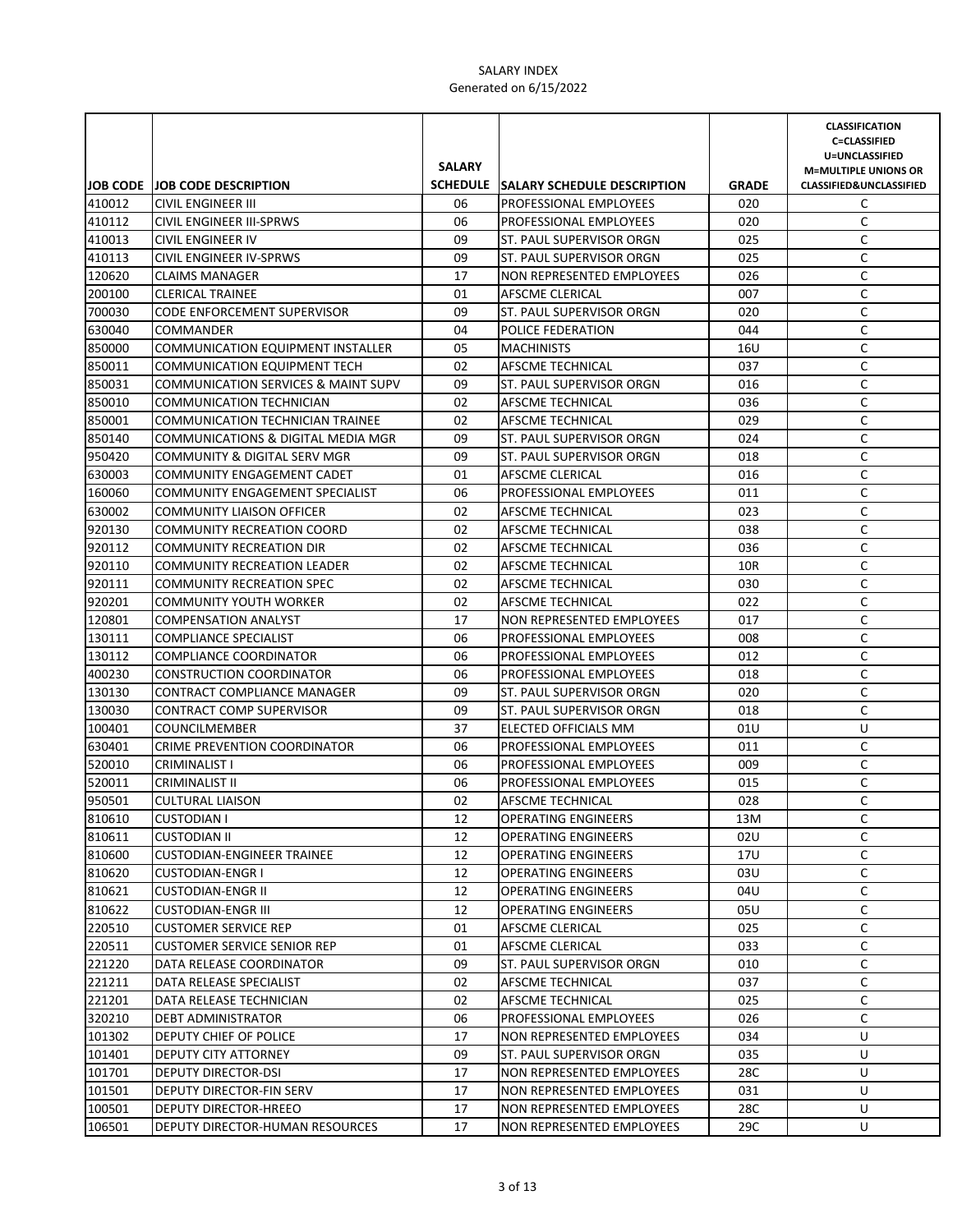|                  |                                                      | <b>SALARY</b> |                                                               |                     | <b>CLASSIFICATION</b><br><b>C=CLASSIFIED</b><br>U=UNCLASSIFIED<br><b>M=MULTIPLE UNIONS OR</b> |
|------------------|------------------------------------------------------|---------------|---------------------------------------------------------------|---------------------|-----------------------------------------------------------------------------------------------|
|                  | JOB CODE JOB CODE DESCRIPTION                        | 17            | SCHEDULE SALARY SCHEDULE DESCRIPTION                          | <b>GRADE</b><br>28C | <b>CLASSIFIED&amp;UNCLASSIFIED</b><br>U                                                       |
| 101601           | DEPUTY DIRECTOR-LIBRARIES                            |               | NON REPRESENTED EMPLOYEES                                     |                     |                                                                                               |
| 100701           | DEPUTY DIRECTOR-LIEP                                 | 09            | ST. PAUL SUPERVISOR ORGN                                      | 028                 | C                                                                                             |
| 101801           | DEPUTY DIRECTOR-OTC                                  | 09            | ST. PAUL SUPERVISOR ORGN                                      | 030                 | U                                                                                             |
| 100801<br>102101 | DEPUTY DIRECTOR-PARKS AND REC<br>DEPUTY DIRECTOR-PED | 17<br>17      | <b>NON REPRESENTED EMPLOYEES</b><br>NON REPRESENTED EMPLOYEES | 030<br>031          | U<br>U                                                                                        |
| 610401           | <b>DEPUTY FIRE CHIEF</b>                             | 40            | FIRE SUPERVISORY ASSOCN                                       | 049                 | U                                                                                             |
| 620130           | DEPUTY TRAINING CHIEF                                | 40            | <b>FIRE SUPERVISORY ASSOCN</b>                                | 049                 | U                                                                                             |
| 400231           | DESIGN AND CONSTRUCTION SUPERVISOR                   | 09            | ST. PAUL SUPERVISOR ORGN                                      | 022                 | C                                                                                             |
| 410000           | DESIGN ASSOC/CIVIL ENG TRAIN                         | 06            | PROFESSIONAL EMPLOYEES                                        | 002                 | C                                                                                             |
| 400020           | <b>DESIGN ASSOCIATE I</b>                            | 06            | PROFESSIONAL EMPLOYEES                                        | 008                 | C                                                                                             |
| 400021           | <b>DESIGN ASSOCIATE II</b>                           | 06            | PROFESSIONAL EMPLOYEES                                        | 013                 | C                                                                                             |
| 400220           | <b>DESIGN SUPERVISOR</b>                             | 09            | ST. PAUL SUPERVISOR ORGN                                      | 019                 | C                                                                                             |
| 230120           | DIGITAL EVIDENCE TECHNICIAN                          | 02            | AFSCME TECHNICAL                                              | 025                 | $\mathsf C$                                                                                   |
| 950410           | DIGITAL SERVICES COORDINATOR                         | 06            | PROFESSIONAL EMPLOYEES                                        | 014                 | $\mathsf C$                                                                                   |
| 105001           | DIRECTOR OF CITY CNCL OPER                           | 17            | NON REPRESENTED EMPLOYEES                                     | 28C                 | U                                                                                             |
| 105801           | DIRECTOR OF FINANCIAL SERVICES                       | 17            | NON REPRESENTED EMPLOYEES                                     | 037                 | U                                                                                             |
| 105301           | DIRECTOR OF HREEO                                    | 17            | NON REPRESENTED EMPLOYEES                                     | 035                 | U                                                                                             |
| 105901           | DIRECTOR OF PED                                      | 17            | NON REPRESENTED EMPLOYEES                                     | 037                 | U                                                                                             |
| 106001           | DIRECTOR OF PUBLIC WORKS                             | 17            | NON REPRESENTED EMPLOYEES                                     | 037                 | U                                                                                             |
| 105201           | DIRECTOR OF SAFETY AND INSP                          | 17            | NON REPRESENTED EMPLOYEES                                     | 035                 | U                                                                                             |
| 105401           | DIRECTOR OF TECH & COMM                              | 17            | <b>NON REPRESENTED EMPLOYEES</b>                              | 035                 | U                                                                                             |
| 410121           | <b>DISTRIBUTION DIV MGR-SPRWS</b>                    | 09            | ST. PAUL SUPERVISOR ORGN                                      | 030                 | C                                                                                             |
| 840210           | DRIVER-OPERATOR~S~                                   | 73            | TRI-COUNCIL, TEAMSTERS 120                                    | 002                 | C                                                                                             |
| 840211           | DRIVER-OPERATOR-WATER~S~                             | 73            | TRI-COUNCIL, TEAMSTERS 120                                    | 002                 | C                                                                                             |
| 220910           | DSI CUSTOMER SERVICE SPEC                            | 01            | AFSCME CLERICAL                                               | 031                 | C                                                                                             |
| 740010           | DSI FIRE SAFETY INSP I                               | 02            | AFSCME TECHNICAL                                              | 28L                 | C                                                                                             |
| 740011           | DSI FIRE SAFETY INSP II                              | 02            | AFSCME TECHNICAL                                              | 36L                 | C                                                                                             |
| 740012           | DSI FIRE SAFETY INSP III                             | 02            | AFSCME TECHNICAL                                              | 42L                 | C                                                                                             |
| 740030           | DSI FIRE SAFETY MANAGER                              | 09            | <b>ST. PAUL SUPERVISOR ORGN</b>                               | 024                 | C                                                                                             |
| 700110           | <b>DSI INSPECTOR I</b>                               | 02            | AFSCME TECHNICAL                                              | 28L                 | $\mathsf C$                                                                                   |
| 700111           | <b>DSI INSPECTOR II</b>                              | 02            | AFSCME TECHNICAL                                              | 36L                 | C                                                                                             |
| 700112           | <b>DSI INSPECTOR III</b>                             | 02            | AFSCME TECHNICAL                                              | 42L                 | $\mathsf C$                                                                                   |
| 740000           | <b>DSI TRAINEE</b>                                   | 99            | SPECIAL EMPLOYMENT                                            | 003                 | C                                                                                             |
| 210010           | DUPLICATING EQUIP OPR                                | 01            | <b>AFSCME CLERICAL</b>                                        | 025                 | C                                                                                             |
| 210000           | DUPLICATING EQUIP OPR TRAINEE                        | 01            | AFSCME CLERICAL                                               | 013                 | C                                                                                             |
| 210020           | DUPLICATING EQUIP OPR-2 COLOR                        | 02            | AFSCME TECHNICAL                                              | 029                 | C                                                                                             |
| 640040           | ECC SHIFT SUPERVISOR~S~                              | 04            | POLICE FEDERATION                                             | 36A                 | С                                                                                             |
| 640010           | ECC TELECOMMUNICATOR~S~                              | 04            | POLICE FEDERATION                                             | 20P                 | C                                                                                             |
| 102001           | ECONOMIC DEVELOPMENT MANAGER                         | 09            | ST. PAUL SUPERVISOR ORGN                                      | 031                 | U                                                                                             |
| 900020           | <b>EDUCATION &amp; CONSVTN CURATOR</b>               | 09            | ST. PAUL SUPERVISOR ORGN                                      | 018                 | C                                                                                             |
| 900011           | <b>EDUCATION COORDINATOR</b>                         | 06            | PROFESSIONAL EMPLOYEES                                        | 005                 | C                                                                                             |
| 900010           | <b>EDUCATION SPECIALIST</b>                          | 06            | PROFESSIONAL EMPLOYEES                                        | 003                 | C                                                                                             |
| 750061           | ELECTRICAL INSPECTOR                                 | 20            | <b>ELECTRICIANS</b>                                           | 004                 | U                                                                                             |
| 750021           | ELECTRICIAN                                          | 20            | <b>ELECTRICIANS</b>                                           | 002                 | U                                                                                             |
| 751001           | <b>ELEVATOR INSPECTOR</b>                            | 34            | ELEVATOR CONSTRUCTORS                                         | 001                 | U                                                                                             |
| 600020           | <b>EMERGENCY MANAGEMENT COORD</b>                    | 06            | PROFESSIONAL EMPLOYEES                                        | 017                 | C                                                                                             |
| 105101           | <b>EMERGENCY MANAGEMENT DIR</b>                      | 17            | NON REPRESENTED EMPLOYEES                                     | 29C                 | U                                                                                             |
| 600010           | <b>EMERGENCY MANAGEMENT SPEC</b>                     | 06            | PROFESSIONAL EMPLOYEES                                        | 011                 | C                                                                                             |
| 610510           | EMERGENCY MEDICAL SERV COORD                         | 03            | <b>FIRE</b>                                                   | 037                 | C                                                                                             |
| 610511           | EMERGENCY MEDICAL TECHNICIAN                         | 03            | <b>FIRE</b>                                                   | 028                 | C                                                                                             |
| 600030           | <b>EMERGENCY PLANNING &amp; SECURITY SUPV</b>        | 09            | ST. PAUL SUPERVISOR ORGN                                      | 010                 | C                                                                                             |
| 120501           | <b>EMPLOYEE BENEFITS MANAGER</b>                     | 17            | NON REPRESENTED EMPLOYEES                                     | 022                 | C                                                                                             |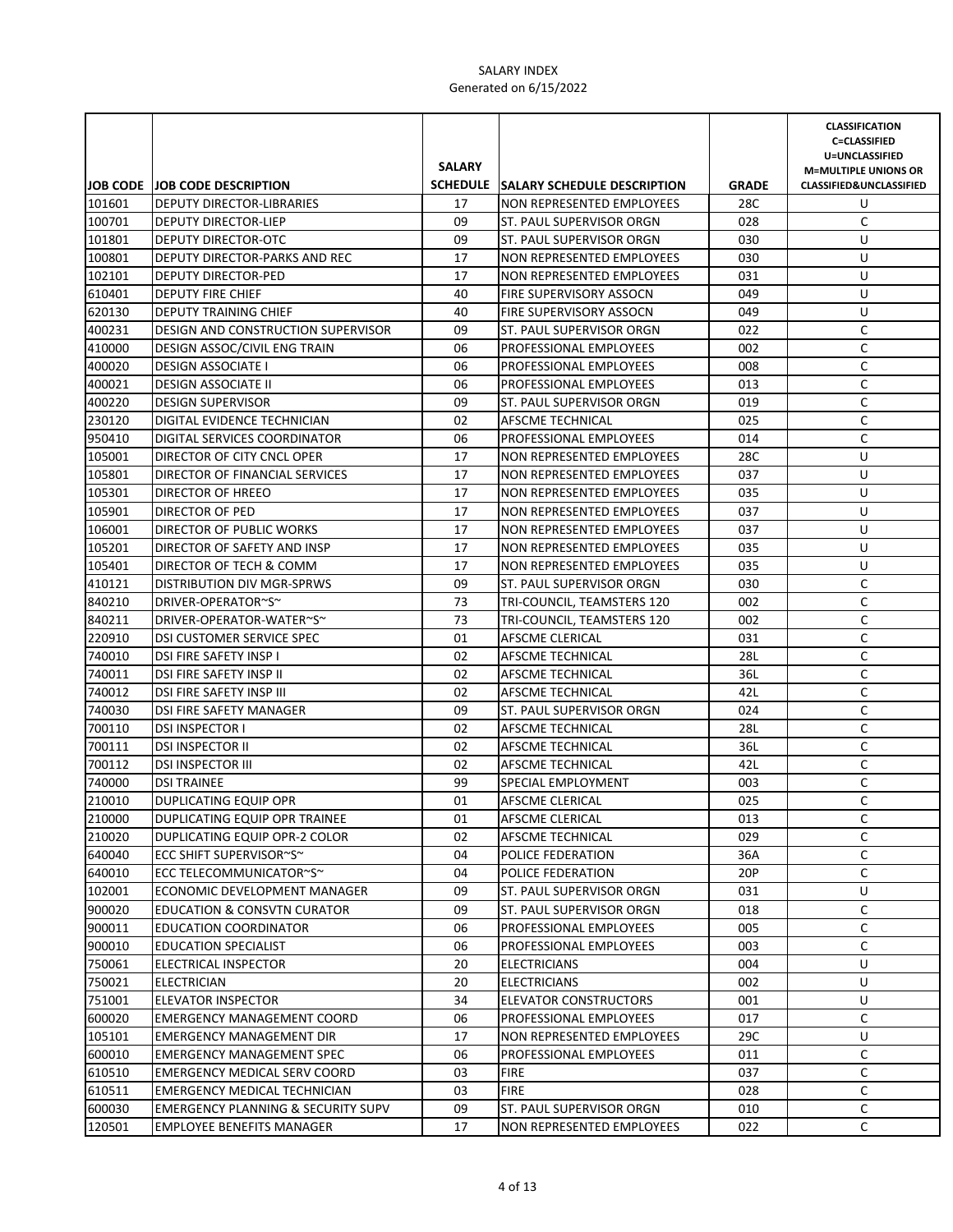|                  |                                                                          | <b>SALARY</b> |                                                           |              | <b>CLASSIFICATION</b><br><b>C=CLASSIFIED</b><br>U=UNCLASSIFIED<br><b>M=MULTIPLE UNIONS OR</b> |
|------------------|--------------------------------------------------------------------------|---------------|-----------------------------------------------------------|--------------|-----------------------------------------------------------------------------------------------|
|                  | JOB CODE JOB CODE DESCRIPTION                                            |               | SCHEDULE SALARY SCHEDULE DESCRIPTION                      | <b>GRADE</b> | <b>CLASSIFIED&amp;UNCLASSIFIED</b>                                                            |
| 610710           | <b>EMS CADET ASST TEMPORARY</b>                                          | 99            | SPECIAL EMPLOYMENT                                        | 001          | C                                                                                             |
| 610711           | <b>EMS CADET TEMPORARY</b>                                               | 99            | SPECIAL EMPLOYMENT                                        | 28H          | C                                                                                             |
| 700301           | <b>ENERGY COORDINATOR</b>                                                | 06            | <b>PROFESSIONAL EMPLOYEES</b>                             | 017          | C                                                                                             |
| 420010           | <b>ENGINEERING AIDE I</b>                                                | 02            | AFSCME TECHNICAL                                          | 022          | C                                                                                             |
| 420011<br>410123 | <b>ENGINEERING AIDE II</b>                                               | 02            | AFSCME TECHNICAL                                          | 026          | C                                                                                             |
|                  | <b>ENGINEERING DIV MGR-SPRWS</b>                                         | 09            | ST. PAUL SUPERVISOR ORGN                                  | 030          | C                                                                                             |
| 420030           | <b>ENGINEERING TECHNICIAN SUPV</b><br><b>ENGINEERING TECH SUPV-WATER</b> | 09<br>09      | <b>ST. PAUL SUPERVISOR ORGN</b>                           | 015<br>015   | C<br>C                                                                                        |
| 420120<br>700220 |                                                                          | 09            | ST. PAUL SUPERVISOR ORGN                                  | 018          | C                                                                                             |
| 700211           | ENVIRONMENTAL HLTH PROG SUPV<br>ENVIRONMENTAL HLTH SPEC II               | 06            | ST. PAUL SUPERVISOR ORGN<br><b>PROFESSIONAL EMPLOYEES</b> | 015          | C                                                                                             |
| 830201           | EQUIPMENT REPAIRER                                                       | 05            | <b>MACHINISTS</b>                                         | 04U          | C                                                                                             |
| 900201           | <b>EVENTS COORDINATOR</b>                                                | 09            | ST. PAUL SUPERVISOR ORGN                                  | 010          | C                                                                                             |
| 200120           | EXECUTIVE ASSISTANT I                                                    | 01            | AFSCME CLERICAL                                           | 031          | M                                                                                             |
| 200121           | <b>EXECUTIVE ASSISTANT II</b>                                            | 01            | AFSCME CLERICAL                                           | 034          | C                                                                                             |
| 100101           | EXECUTIVE ASST TO THE MAYOR                                              | 17            | NON REPRESENTED EMPLOYEES                                 | 040          | U                                                                                             |
| 100901           | <b>EXECUTIVE SERVICES MANAGER</b>                                        | 09            | ST. PAUL SUPERVISOR ORGN                                  | 030          | C                                                                                             |
| 920420           | FACILITY/PROGRAM SUPERVISOR                                              | 09            | ST. PAUL SUPERVISOR ORGN                                  | 013          | C                                                                                             |
| 110201           | <b>FINANCIAL ANALYST</b>                                                 | 17            | NON REPRESENTED EMPLOYEES                                 | 010          | U                                                                                             |
| 610610           | FIRE ARSON INVESTIGATOR                                                  | 03            | <b>FIRE</b>                                               | 039          | C                                                                                             |
| 811101           | <b>FIRE BUILDING REPAIRER</b>                                            | 05            | <b>MACHINISTS</b>                                         | 04U          | C                                                                                             |
| 610210           | <b>FIRE CAPTAIN</b>                                                      | 03            | <b>FIRE</b>                                               | 037          | C                                                                                             |
| 106201           | <b>FIRE CHIEF</b>                                                        | 17            | <b>NON REPRESENTED EMPLOYEES</b>                          | 038          | U                                                                                             |
| 640030           | FIRE DISPATCHER-ECC~S~                                                   | 04            | <b>POLICE FEDERATION</b>                                  | 045          | C                                                                                             |
| 610301           | <b>FIRE DISTRICT CHIEF</b>                                               | 40            | <b>FIRE SUPERVISORY ASSOCN</b>                            | 046          | C                                                                                             |
| 640101           | FIRE EMER MGMT & COMM CHIEF                                              | 40            | <b>FIRE SUPERVISORY ASSOCN</b>                            | 046          | C                                                                                             |
| 610110           | FIRE EQUIPMENT OPERATOR                                                  | 03            | <b>FIRE</b>                                               | 034          | C                                                                                             |
| 740040           | <b>FIRE MARSHAL</b>                                                      | 40            | FIRE SUPERVISORY ASSOCN                                   | 049          | C                                                                                             |
| 610000           | FIRE MEDIC CADET                                                         | 02            | AFSCME TECHNICAL                                          | 013          | C                                                                                             |
| 740020           | FIRE PROTECTION ENGINEER                                                 | 06            | <b>PROFESSIONAL EMPLOYEES</b>                             | 020          | $\mathsf C$                                                                                   |
| 750901           | FIRE PROTECTIVE SYSTEMS INSP                                             | 46            | <b>SPRINKLERS FITTERS</b>                                 | 001          | U                                                                                             |
| 620110           | FIRE TRAINING ASSISTANT                                                  | 03            | <b>FIRE</b>                                               | 037          | C                                                                                             |
| 620120           | FIRE TRAINING OFFICER                                                    | 40            | FIRE SUPERVISORY ASSOCN                                   | 046          | $\mathsf C$                                                                                   |
| 610011           | <b>FIREFIGHTER</b>                                                       | 03            | <b>FIRE</b>                                               | 031          | C                                                                                             |
| 610010           | <b>FIREFIGHTER TRAINEE</b>                                               | 03            | <b>FIRE</b>                                               | 030          | C                                                                                             |
| 520120           | <b>FORENSIC LAB MANAGER</b>                                              | 09            | ST. PAUL SUPERVISOR ORGN                                  | 026          | C                                                                                             |
| 520110           | <b>FORENSIC SCIENTIST I</b>                                              | 06            | PROFESSIONAL EMPLOYEES                                    | 009          | C                                                                                             |
| 520111           | <b>FORENSIC SCIENTIST II</b>                                             | 06            | <b>PROFESSIONAL EMPLOYEES</b>                             | 016          | С                                                                                             |
| 520112           | FORENSIC SCIENTIST III-QAS                                               | 06            | PROFESSIONAL EMPLOYEES                                    | 020          | С                                                                                             |
| 800110           | <b>FORESTRY ARBORIST</b>                                                 | 75            | TRI-COUNCIL, LOCAL 49                                     | 001          | С                                                                                             |
| 800120           | <b>FORESTRY CREW LEADER</b>                                              | 75            | TRI-COUNCIL, LOCAL 49                                     | 005          | C                                                                                             |
| 800130           | <b>FORESTRY SUPERVISOR I</b>                                             | 10            | MANUAL MAINTENANCE SUPV                                   | 036          | C                                                                                             |
| 800131           | <b>FORESTRY SUPERVISOR II</b>                                            | 10            | MANUAL MAINTENANCE SUPV                                   | 040          | C                                                                                             |
| 820111           | GARDENER                                                                 | 71            | TRI-COUNCIL, LOCAL 132                                    | 010          | C                                                                                             |
| 940020           | <b>GENERAL CURATOR</b>                                                   | 09            | ST. PAUL SUPERVISOR ORGN                                  | 020          | С                                                                                             |
| 750040           | <b>GENERAL LEAD ELECTRICIAN</b>                                          | 20            | <b>ELECTRICIANS</b>                                       | 005          | U                                                                                             |
| 750050           | GENERAL LEAD ELEC IN CHRG                                                | 20            | <b>ELECTRICIANS</b>                                       | 08U          | U                                                                                             |
| 106101           | <b>GENERAL MANAGER-SPRWS</b>                                             | 17            | NON REPRESENTED EMPLOYEES                                 | 037          | U                                                                                             |
| 140520           | <b>GIS ANALYST</b>                                                       | 06            | PROFESSIONAL EMPLOYEES                                    | 014          | C                                                                                             |
| 140510           | <b>GIS SPECIALIST I</b>                                                  | 02            | AFSCME TECHNICAL                                          | 030          | C                                                                                             |
| 140511           | <b>GIS SPECIALIST II</b>                                                 | 02            | AFSCME TECHNICAL                                          | 034          | C                                                                                             |
| 140501           | <b>GIS SYSTEMS DEVELOPER</b>                                             | 06            | PROFESSIONAL EMPLOYEES                                    | 022          | C                                                                                             |
| 810230           | <b>GOLF COURSE SUPERINTENDENT</b>                                        | 10            | MANUAL MAINTENANCE SUPV                                   | 038          | C                                                                                             |
|                  |                                                                          |               |                                                           |              |                                                                                               |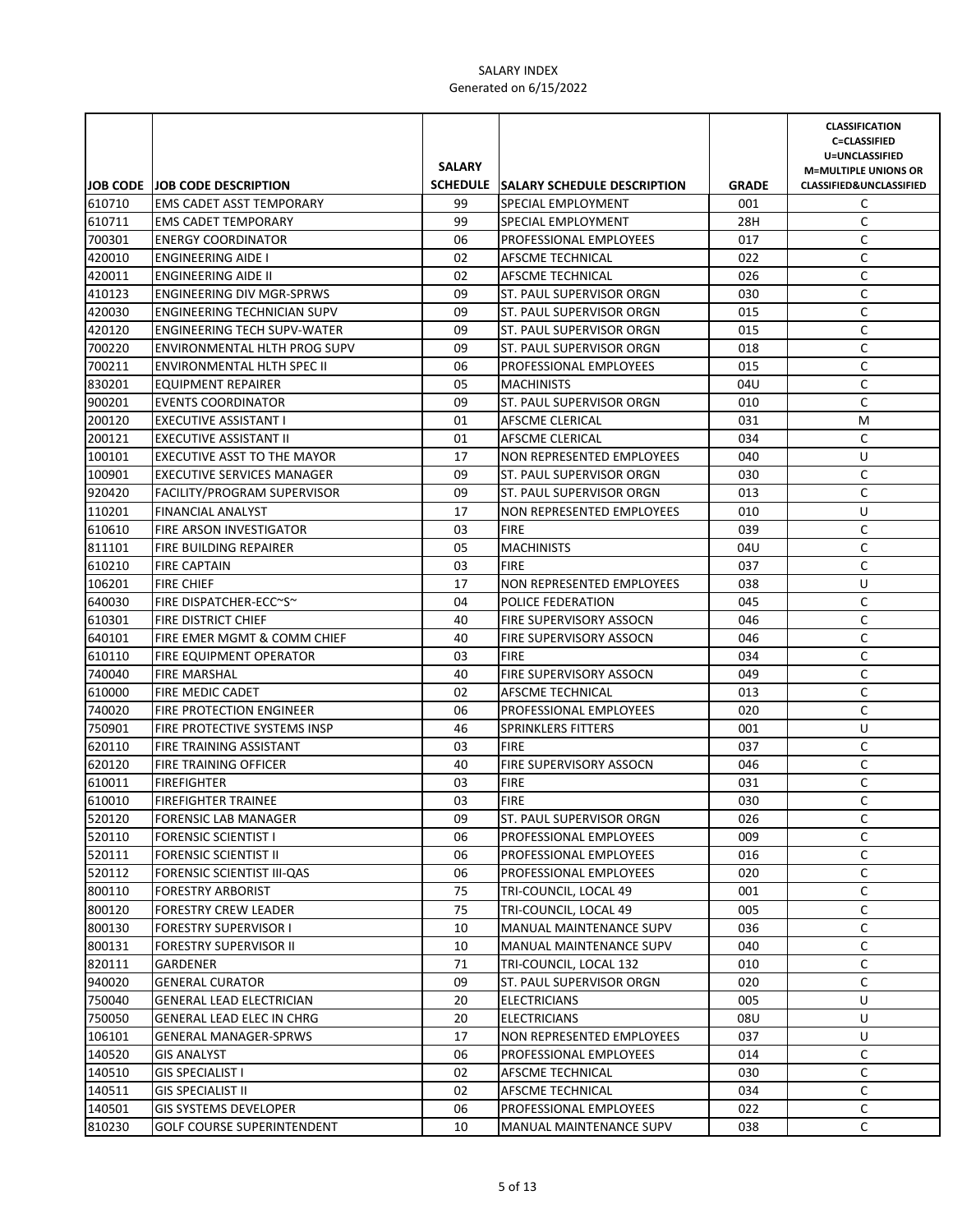|        |                                          | <b>SALARY</b> |                                      |              | <b>CLASSIFICATION</b><br><b>C=CLASSIFIED</b><br>U=UNCLASSIFIED    |
|--------|------------------------------------------|---------------|--------------------------------------|--------------|-------------------------------------------------------------------|
|        | <b>JOB CODE JOB CODE DESCRIPTION</b>     |               | SCHEDULE SALARY SCHEDULE DESCRIPTION | <b>GRADE</b> | <b>M=MULTIPLE UNIONS OR</b><br><b>CLASSIFIED&amp;UNCLASSIFIED</b> |
| 910301 | <b>GOLF PRO/MANAGER</b>                  | 09            | ST. PAUL SUPERVISOR ORGN             | 011          | C                                                                 |
| 810211 | <b>GOLF WORKER III</b>                   | 71            | TRI-COUNCIL, LOCAL 132               | 012          | C                                                                 |
| 810212 | <b>GOLF WORKER III-NonUnionHallTemp</b>  | 71            | TRI-COUNCIL, LOCAL 132               | 012          | C                                                                 |
| 310010 | <b>GRANTS ASSISTANT</b>                  | 06            | PROFESSIONAL EMPLOYEES               | 009          | C                                                                 |
| 310030 | <b>GRANTS COMPLIANCE SUPERVISOR</b>      | 09            | ST. PAUL SUPERVISOR ORGN             | 024          | C                                                                 |
| 310011 | <b>GRANTS SPECIALIST</b>                 | 06            | PROFESSIONAL EMPLOYEES               | 014          | C                                                                 |
| 210110 | <b>GRAPHIC ARTIST I</b>                  | 06            | PROFESSIONAL EMPLOYEES               | 006          | C                                                                 |
| 210111 | <b>GRAPHIC ARTIST II</b>                 | 06            | PROFESSIONAL EMPLOYEES               | 009          | C                                                                 |
| 810020 | <b>GROUNDS CREW LEADER</b>               | 71            | TRI-COUNCIL, LOCAL 132               | 017          | C                                                                 |
| 810301 | GROUNDSWORKER~S~                         | 71            | TRI-COUNCIL, LOCAL 132               | 009          | $\mathsf C$                                                       |
| 540230 | HEALTH ADMIN MANAGER~S~                  | 09            | ST. PAUL SUPERVISOR ORGN             | 026          | $\mathsf C$                                                       |
| 510010 | <b>HEALTH AND FITNESS SPECIALIST</b>     | 06            | PROFESSIONAL EMPLOYEES               | 010          | $\mathsf C$                                                       |
| 510030 | <b>HEALTH &amp; WELLNESS COORDINATOR</b> | 06            | PROFESSIONAL EMPLOYEES               | 018          | $\mathsf C$                                                       |
| 540210 | HEALTH EDUCATOR II~S~                    | 06            | PROFESSIONAL EMPLOYEES               | 016          | $\mathsf C$                                                       |
| 540220 | HEALTH INFO ADMINISTRATOR~S~             | 06            | PROFESSIONAL EMPLOYEES               | 020          | $\mathsf C$                                                       |
| 530101 | HEALTH LAB TECH II~S~                    | 02            | AFSCME TECHNICAL                     | 035          | $\mathsf C$                                                       |
| 840710 | <b>HEAVY EQUIP OPERATOR</b>              | 75            | TRI-COUNCIL, LOCAL 49                | 004          | C                                                                 |
| 840730 | <b>HEAVY EQUIP OPERATOR-SEWER</b>        | 75            | TRI-COUNCIL, LOCAL 49                | 004          | C                                                                 |
| 840720 | <b>HEAVY EQUIP OPERATOR-WATER</b>        | 75            | TRI-COUNCIL, LOCAL 49                | 006          | C                                                                 |
| 310101 | HISTORIC PRESERVATION SPEC~S~            | 06            | PROFESSIONAL EMPLOYEES               | 015          | C                                                                 |
| 720040 | HISTORIC PRESERVATION PLANNER            | 06            | PROFESSIONAL EMPLOYEES               | 010          | C                                                                 |
| 720041 | HISTORIC PRESERVATION SR PLNR            | 06            | PROFESSIONAL EMPLOYEES               | 014          | C                                                                 |
| 720050 | <b>HISTORIC PRESERVATION SUPV</b>        | 09            | ST. PAUL SUPERVISOR ORGN             | 019          | C                                                                 |
| 820230 | <b>HORTICULTURE CURATOR</b>              | 09            | ST. PAUL SUPERVISOR ORGN             | 020          | C                                                                 |
| 820220 | HORTICULTURE SUPERVISOR                  | 09            | ST. PAUL SUPERVISOR ORGN             | 010          | C                                                                 |
| 820210 | <b>HORTICULTURIST I</b>                  | 02            | AFSCME TECHNICAL                     | 019          | C                                                                 |
| 820211 | <b>HORTICULTURIST II</b>                 | 02            | AFSCME TECHNICAL                     | 028          | C                                                                 |
| 700040 | HOUSING AND CODE ENF MGR                 | 09            | ST. PAUL SUPERVISOR ORGN             | 024          | $\mathsf C$                                                       |
| 330101 | <b>HOUSING COUNSELOR</b>                 | 02            | AFSCME TECHNICAL                     | 035          | $\mathsf C$                                                       |
| 730010 | <b>HOUSING REHAB ADVISOR I</b>           | 02            | AFSCME TECHNICAL                     | 032          | C                                                                 |
| 730011 | <b>HOUSING REHAB ADVISOR II</b>          | 02            | AFSCME TECHNICAL                     | 036          | $\mathsf C$                                                       |
| 730000 | <b>HOUSING REHAB ADVISOR TRAINEE</b>     | 02            | AFSCME TECHNICAL                     | 029          | $\mathsf C$                                                       |
| 730040 | <b>HOUSING TEAM SUPERVISOR</b>           | 09            | ST. PAUL SUPERVISOR ORGN             | 024          | C                                                                 |
| 221010 | HUMAN RESOURCES ADMIN COORD              | 81            | <b>CCEA CLERICAL</b>                 | 34C          | C                                                                 |
| 120110 | HUMAN RES CONSULTANT I                   | 83            | <b>CCEA PROFESSIONAL</b>             | 08R          | М                                                                 |
| 120111 | HUMAN RES CONSULTANT II                  | 83            | <b>CCEA PROFESSIONAL</b>             | 11R          | М                                                                 |
| 120112 | HUMAN RES CONSULTANT III                 | 83            | <b>CCEA PROFESSIONAL</b>             | 015          | М                                                                 |
| 120113 | HUMAN RES CONSULTANT IV                  | 17            | NON REPRESENTED EMPLOYEES            | 020          | C                                                                 |
| 105501 | HUMAN RESOURCES DIRECTOR                 | 17            | NON REPRESENTED EMPLOYEES            | 035          | U                                                                 |
| 120001 | HUMAN RES IS TECHNICIAN                  | 82            | <b>CCEA TECHNICAL</b>                | 34S          | C                                                                 |
| 120130 | <b>HUMAN RES MANAGER</b>                 | 17            | NON REPRESENTED EMPLOYEES            | 026          | C                                                                 |
| 120120 | HUMAN RES SENIOR CONSULTANT              | 17            | NON REPRESENTED EMPLOYEES            | 022          | C                                                                 |
| 130320 | HUMAN RIGHTS & LABOR STANDARDS SUPV      | 09            | ST. PAUL SUPERVISOR ORGN             | 020          | С                                                                 |
| 130021 | HUMAN RIGHTS SPEC-BILINGUAL              | 06            | PROFESSIONAL EMPLOYEES               | 012          | С                                                                 |
| 130020 | HUMAN RIGHTS SPECIALIST                  | 06            | PROFESSIONAL EMPLOYEES               | 012          | С                                                                 |
| 130010 | HUMAN RIGHTS TECHNICIAN                  | 02            | AFSCME TECHNICAL                     | 030          | C                                                                 |
| 630320 | <b>IMPOUND LOT MANAGER</b>               | 09            | ST. PAUL SUPERVISOR ORGN             | 024          | C                                                                 |
| 630310 | <b>IMPOUND LOT SUPERVISOR</b>            | 09            | ST. PAUL SUPERVISOR ORGN             | 008          | C                                                                 |
| 140601 | <b>INFORMATION SERVICES MGR-SPRWS</b>    | 09            | ST. PAUL SUPERVISOR ORGN             | 025          | C                                                                 |
| 160040 | INTELLIGENCE ANALYST-OPERATNS            | 06            | PROFESSIONAL EMPLOYEES               | 015          | C                                                                 |
| 160041 | INTELLIGENCE ANALYST-STRATEGIC           | 06            | PROFESSIONAL EMPLOYEES               | 019          | C                                                                 |
| 200020 | INTERN/HOURLY (CAPITAL CITY INTERN)      | 99            | SPECIAL EMPLOYMENT                   | 001          | С                                                                 |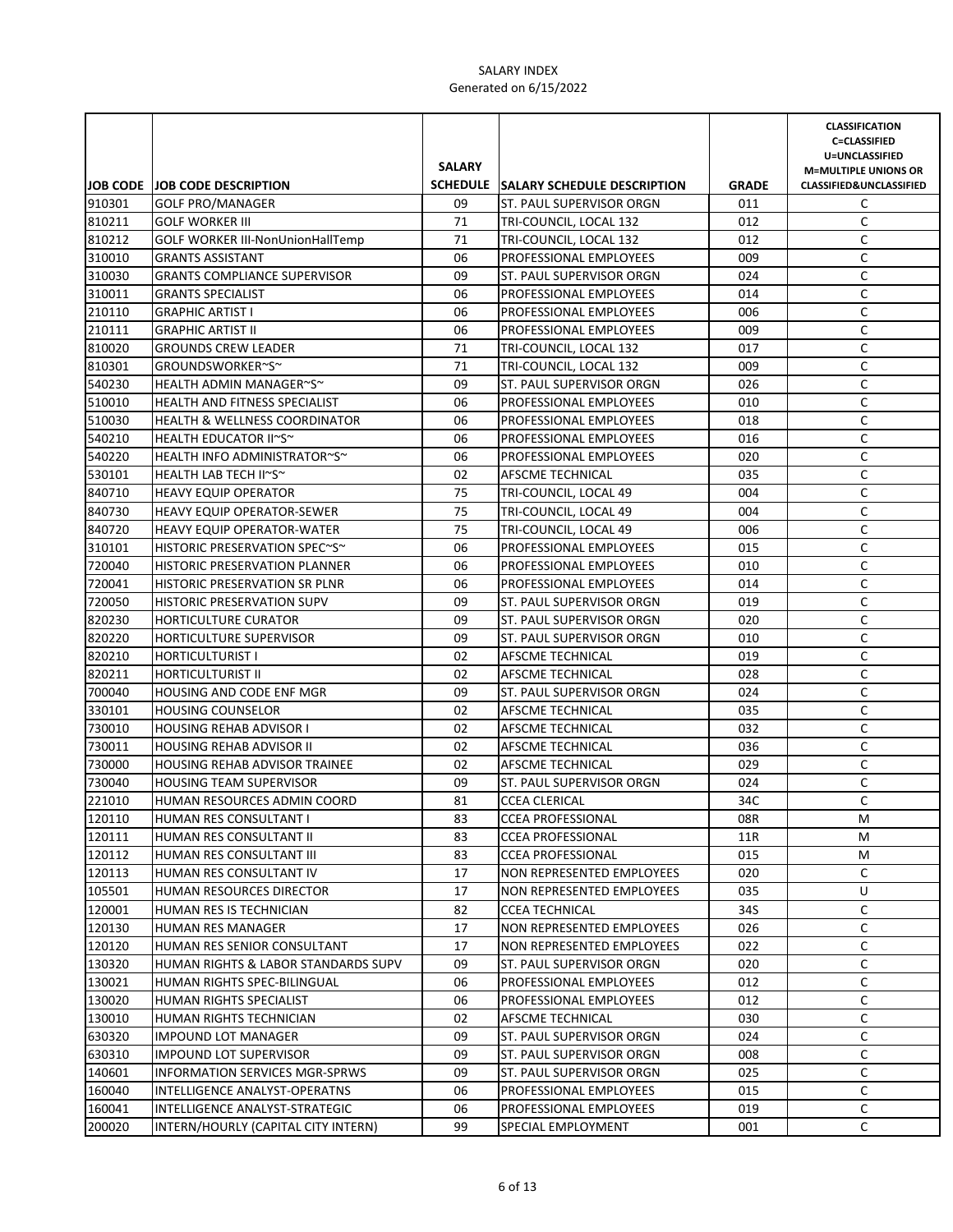|                  |                                                | <b>SALARY</b> |                                         |              | <b>CLASSIFICATION</b><br><b>C=CLASSIFIED</b><br>U=UNCLASSIFIED<br><b>M=MULTIPLE UNIONS OR</b> |
|------------------|------------------------------------------------|---------------|-----------------------------------------|--------------|-----------------------------------------------------------------------------------------------|
|                  | <b>JOB CODE JOB CODE DESCRIPTION</b>           |               | SCHEDULE SALARY SCHEDULE DESCRIPTION    | <b>GRADE</b> | CLASSIFIED&UNCLASSIFIED                                                                       |
| 200021           | INTERN/HOURLY (CAP CITY INTERN STIPEND)        | 99            | SPECIAL EMPLOYMENT                      | 001          | C                                                                                             |
| 140110           | IS INFO/TECHNICAL ANALYST I                    | 02            | AFSCME TECHNICAL                        | 32T          | C                                                                                             |
| 140111           | IS INFO/TECHNICAL ANALYST II                   | 02            | AFSCME TECHNICAL                        | 38T          | C                                                                                             |
| 140112           | IS INFO/TECHNICAL ANALYST III                  | 02            | AFSCME TECHNICAL                        | 42T          | C                                                                                             |
| 140113           | IS INFO/TECHNICAL ANALYST IV                   | 02            | AFSCME TECHNICAL                        | 46T          | C                                                                                             |
| 140114           | IS INFO/TECHNICAL ANALYST V                    | 06            | PROFESSIONAL EMPLOYEES                  | 22T          | C                                                                                             |
| 140115           | IS INFO/TECHNICAL ANALYST VI                   | 06            | PROFESSIONAL EMPLOYEES                  | 24T          | M                                                                                             |
| 140410           | <b>IS SYSTEMS CONSULTANT I</b>                 | 06            | PROFESSIONAL EMPLOYEES                  | 12T          | C                                                                                             |
| 140411           | IS SYSTEMS CONSULTANT II                       | 06            | PROFESSIONAL EMPLOYEES                  | 20T          | C                                                                                             |
| 140412           | IS SYSTEMS CONSULTANT III                      | 06            | PROFESSIONAL EMPLOYEES                  | 22T          | C                                                                                             |
| 140413           | IS SYSTEMS CONSULTANT IV                       | 09            | ST. PAUL SUPERVISOR ORGN                | 24T          | C                                                                                             |
| 140010           | IS SYSTEMS SUPPORT SPEC I                      | 01            | AFSCME CLERICAL                         | 25T          | C                                                                                             |
| 140011           | IS SYSTEMS SUPPORT SPEC II                     | 01            | AFSCME CLERICAL                         | 28T          | C                                                                                             |
| 140012           | <b>IS SYSTEMS SUPPORT SPEC III</b>             | 02            | AFSCME TECHNICAL                        | 36T          | $\mathsf C$                                                                                   |
| 140013           | IS SYSTEMS SUPPORT SPEC IV                     | 02            | AFSCME TECHNICAL                        | 40T          | C                                                                                             |
| 840330           | JET SEWER CLEANER OPER~S~                      | 75            | TRI-COUNCIL, LOCAL 49                   | 004          | $\mathsf C$                                                                                   |
| 120420           | LABOR RELATIONS MANAGER                        | 17            | NON REPRESENTED EMPLOYEES               | 28C          | U                                                                                             |
| 120410           | <b>LABOR RELATIONS SPECIALIST I</b>            | 17            | NON REPRESENTED EMPLOYEES               | 017          | C                                                                                             |
| 120411           | LABOR RELATIONS SPECIALIST II                  | 17            | NON REPRESENTED EMPLOYEES               | 024          | C                                                                                             |
| 130310           | <b>LABOR STANDARDS INVESTIGATOR I</b>          | 06            | PROFESSIONAL EMPLOYEES                  | 008          | C                                                                                             |
| 130311           | LABOR STANDARDS INVESTIGATOR II                | 06            | PROFESSIONAL EMPLOYEES                  | 012          | C                                                                                             |
| 130312           | LABOR STANDARDS INVESTIGATOR III               | 06            | PROFESSIONAL EMPLOYEES                  | 016          | C                                                                                             |
| 400111           | LANDSCAPE ARCHITECT                            | 06            | PROFESSIONAL EMPLOYEES                  | 015          | C                                                                                             |
| 400110           | LANDSCAPE DESIGN APPRENTICE                    | 06            | PROFESSIONAL EMPLOYEES                  | 009          | C                                                                                             |
| 400100           | LANDSCAPE DESIGN TRAINEE                       | 06            | PROFESSIONAL EMPLOYEES                  | 002          | C                                                                                             |
| 820010           | LANDSCAPE WORKER                               | 71            | TRI-COUNCIL, LOCAL 132                  | 005          | C                                                                                             |
| 150001           | <b>LAW CLERK</b>                               | 06            | PROFESSIONAL EMPLOYEES                  | 003          | U                                                                                             |
| 320020           | LEAD BUDGET ANALYST                            | 83            | <b>CCEA PROFESSIONAL</b>                | 26R          | C                                                                                             |
| 750440           | <b>LEAD CARPENTER</b>                          | 21            | <b>CARPENTERS</b>                       | 003          | U                                                                                             |
| 850020           | LEAD COMM TECH                                 | 02            | AFSCME TECHNICAL                        | 038          | C                                                                                             |
| 750030           | LEAD ELECTRICIAN                               | 20            | <b>ELECTRICIANS</b>                     | 004          | U                                                                                             |
| 820120<br>400112 | <b>LEAD GARDENER</b>                           | 71<br>06      | TRI-COUNCIL, LOCAL 132                  | 020<br>020   | C                                                                                             |
|                  | LEAD LANDSCAPE ARCHITECT                       | 71            | PROFESSIONAL EMPLOYEES                  | 020          | C<br>C                                                                                        |
| 820020<br>930061 | <b>LEAD LANDSCAPER</b><br>LEAD LIFEGUARD       |               | TRI-COUNCIL, LOCAL 132                  |              |                                                                                               |
| 830710           | LEAD OPERATING ENGINEER                        | 02<br>12      | AFSCME TECHNICAL<br>OPERATING ENGINEERS | 055<br>12U   | C<br>C                                                                                        |
| 750120           | <b>LEAD PAINTER</b>                            | 22            | <b>PAINTERS</b>                         | 002          | U                                                                                             |
| 750720           | <b>LEAD PIPEFITTER</b>                         | 25            | <b>PIPEFITTERS</b>                      | 004          | U                                                                                             |
| 750620           | <b>LEAD PLUMBER</b>                            | 23            | <b>PLUMBERS</b>                         | 004          | U                                                                                             |
| 750840           | LEAD SHEET METAL WORKER (Hired after 7/1/2020) | 24            | SHEET METAL WORKERS                     | 003          | U                                                                                             |
| 150312           | LEAD VICTIM WITNESS COORDINATOR                | 06            | PROFESSIONAL EMPLOYEES                  | 013          | U                                                                                             |
| 150110           | LEGAL ASSISTANT I                              | 06            | PROFESSIONAL EMPLOYEES                  | 003          | U                                                                                             |
| 150111           | LEGAL ASSISTANT II                             | 06            | PROFESSIONAL EMPLOYEES                  | 009          | U                                                                                             |
| 150112           | LEGAL ASSISTANT III                            | 06            | PROFESSIONAL EMPLOYEES                  | 013          | U                                                                                             |
| 220601           | <b>LEGAL SECRETARY</b>                         | 01            | AFSCME CLERICAL                         | 030          | С                                                                                             |
| 110401           | <b>LEGISLATIVE AIDE</b>                        | 17            | NON REPRESENTED EMPLOYEES               | 14C          | U                                                                                             |
| 950040           | LIBRARIAN I                                    | 06            | PROFESSIONAL EMPLOYEES                  | 008          | С                                                                                             |
| 950041           | LIBRARIAN II                                   | 06            | PROFESSIONAL EMPLOYEES                  | 014          | С                                                                                             |
| 950042           | LIBRARIAN III                                  | 09            | ST. PAUL SUPERVISOR ORGN                | 018          | С                                                                                             |
| 950010           | LIBRARY AIDE                                   | 01            | AFSCME CLERICAL                         | 003          | C                                                                                             |
| 950020           | <b>LIBRARY ASSOCIATE</b>                       | 02            | AFSCME TECHNICAL                        | 028          | C                                                                                             |
|                  |                                                | 06            |                                         | 009          | C                                                                                             |
| 950701           | LIBRARY COMM SERVICES COORD                    |               | PROFESSIONAL EMPLOYEES                  |              |                                                                                               |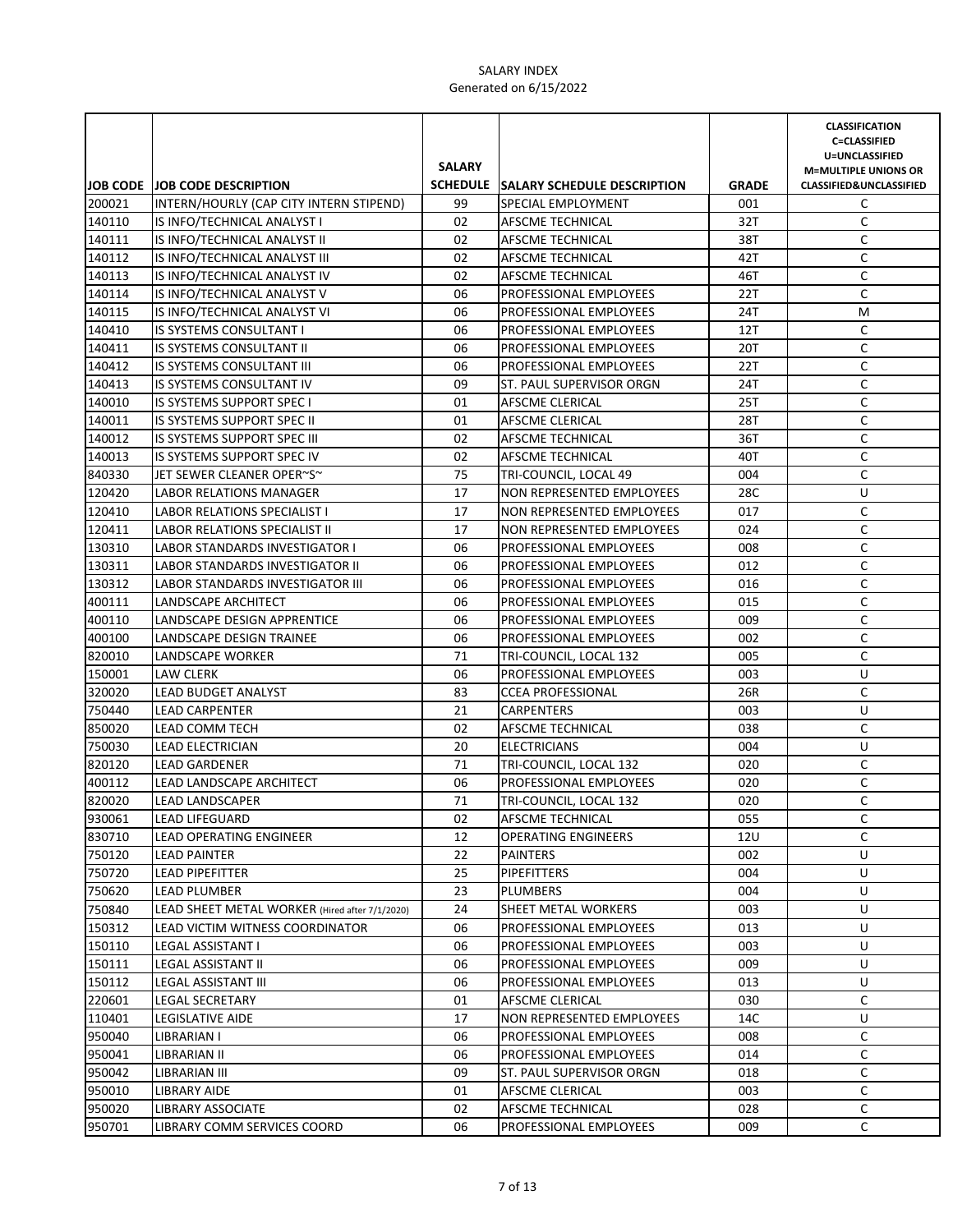|        |                                        | <b>SALARY</b> |                                             |              | <b>CLASSIFICATION</b><br><b>C=CLASSIFIED</b><br>U=UNCLASSIFIED<br><b>M=MULTIPLE UNIONS OR</b> |
|--------|----------------------------------------|---------------|---------------------------------------------|--------------|-----------------------------------------------------------------------------------------------|
|        | <b>JOB CODE JOB CODE DESCRIPTION</b>   |               | <b>SCHEDULE SALARY SCHEDULE DESCRIPTION</b> | <b>GRADE</b> | <b>CLASSIFIED&amp;UNCLASSIFIED</b>                                                            |
| 950011 | LIBRARY CUSTOMER SRV ASST I            | 01            | AFSCME CLERICAL                             | 012          | C                                                                                             |
| 950012 | LIBRARY CUSTOMER SRV ASST II           | 01            | AFSCME CLERICAL                             | 018          | C                                                                                             |
| 950013 | LIBRARY CUSTOMER SRV ASST III          | 01            | AFSCME CLERICAL                             | 024          | C                                                                                             |
| 950014 | LIBRARY CUSTOMER SRV ASST IV           | 01            | AFSCME CLERICAL                             | 029          | C                                                                                             |
| 105601 | <b>LIBRARY DIRECTOR</b>                | 17            | NON REPRESENTED EMPLOYEES                   | 035          | U                                                                                             |
| 810730 | LIBRARY FACILITIES MGR                 | 09            | ST. PAUL SUPERVISOR ORGN                    | 025          | C                                                                                             |
| 950110 | LIBRARY SPECIALIST~S~                  | 06            | PROFESSIONAL EMPLOYEES                      | 003          | C                                                                                             |
| 950801 | LIBRARY TECHNOLOGY MANAGER             | 09            | ST. PAUL SUPERVISOR ORGN                    | 020          | C                                                                                             |
| 950301 | LIB TRNG AND ORG DEV COORD             | 06            | PROFESSIONAL EMPLOYEES                      | 010          | C                                                                                             |
| 950201 | LIBRARY VOLUNTEER COORD                | 06            | PROFESSIONAL EMPLOYEES                      | 007          | C                                                                                             |
| 220930 | LICENSE CLERK~S~                       | 01            | AFSCME CLERICAL                             | 031          | C                                                                                             |
| 700130 | <b>LICENSING MANAGER</b>               | 09            | ST. PAUL SUPERVISOR ORGN                    | 022          | $\mathsf C$                                                                                   |
| 930011 | LIFE GUARD                             | 02            | AFSCME TECHNICAL                            | 051          | $\mathsf C$                                                                                   |
| 940101 | LIFE SUPPORT OPERATOR                  | 02            | AFSCME TECHNICAL                            | 034          | C                                                                                             |
| 330030 | LOAN SERV & REAL ESTATE SUPV           | 09            | ST. PAUL SUPERVISOR ORGN                    | 020          | $\mathsf C$                                                                                   |
| 330010 | <b>LOAN SPECIALIST ASSISTANT</b>       | 02            | AFSCME TECHNICAL                            | 026          | $\mathsf C$                                                                                   |
| 330011 | LOAN SPECIALIST I                      | 02            | AFSCME TECHNICAL                            | 032          | C                                                                                             |
| 330012 | LOAN SPECIALIST II                     | 02            | AFSCME TECHNICAL                            | 040          | C                                                                                             |
| 810900 | <b>MAINTENANCE TRAINEE</b>             | 01            | AFSCME CLERICAL                             | 007          | C                                                                                             |
| 830520 | <b>MAINTENANCE WORKER</b>              | 12            | <b>OPERATING ENGINEERS</b>                  | 06U          | C                                                                                             |
| 110010 | <b>MANAGEMENT ASSISTANT I</b>          | 06            | PROFESSIONAL EMPLOYEES                      | 005          | C                                                                                             |
| 110011 | MANAGEMENT ASSISTANT II                | 06            | PROFESSIONAL EMPLOYEES                      | 009          | C                                                                                             |
| 110012 | <b>MANAGEMENT ASSISTANT III</b>        | 06            | PROFESSIONAL EMPLOYEES                      | 013          | М                                                                                             |
| 110013 | <b>MANAGEMENT ASSISTANT IV</b>         | 06            | PROFESSIONAL EMPLOYEES                      | 016          | C                                                                                             |
| 110000 | <b>MANAGEMENT TRAINEE</b>              | 01            | AFSCME CLERICAL                             | 008          | C                                                                                             |
| 160020 | MARKETING AND PUB REL MGR              | 09            | ST. PAUL SUPERVISOR ORGN                    | 014          | C                                                                                             |
| 950050 | <b>MATERIALS MANAGEMENT SUPERVISOR</b> | 09            | ST. PAUL SUPERVISOR ORGN                    | 018          | C                                                                                             |
| 100001 | <b>MAYOR</b>                           | 37            | ELECTED OFFICIALS MM                        | 02U          | U                                                                                             |
| 830610 | <b>MECHANIC WELDER</b>                 | 05            | <b>MACHINISTS</b>                           | 07U          | C                                                                                             |
| 750730 | MECHANICAL INSPECTOR                   | 25            | <b>PIPEFITTERS</b>                          | 004          | U                                                                                             |
| 850120 | MEDIA SERVICES COORDINATOR             | 06            | PROFESSIONAL EMPLOYEES                      | 013          | C                                                                                             |
| 830430 | <b>METER OPERATIONS SUPERVISOR</b>     | 10            | MANUAL MAINTENANCE SUPV                     | 040          | C                                                                                             |
| 220210 | <b>METER READER</b>                    | 01            | AFSCME CLERICAL                             | 024          | C                                                                                             |
| 220220 | METER READER COORDINATOR               | 01            | <b>AFSCME CLERICAL</b>                      | 031          | C                                                                                             |
| 830420 | METER TECHNICIAN LEAD WORKER           | 02            | AFSCME TECHNICAL                            | 034          | C                                                                                             |
| 830050 | MUNICIPAL GARAGE SUPV I                | 09            | ST. PAUL SUPERVISOR ORGN                    | 018          | C                                                                                             |
| 830051 | MUNICIPAL GARAGE SUPV II               | 09            | ST. PAUL SUPERVISOR ORGN                    | 025          | С                                                                                             |
| 800020 | NATURAL RESOURCES COORDINATOR          | 06            | PROFESSIONAL EMPLOYEES                      | 011          | C                                                                                             |
| 800301 | NATURAL RESOURCES MANAGER              | 09            | ST. PAUL SUPERVISOR ORGN                    | 020          | С                                                                                             |
| 800030 | NATURAL RESOURCES SUPERVSOR            | 09            | ST. PAUL SUPERVISOR ORGN                    | 016          | C                                                                                             |
| 800010 | NATURAL RESOURCES TECHNICIAN           | 02            | AFSCME TECHNICAL                            | 026          | C                                                                                             |
| 200140 | OFFICE ADMINISTRATOR                   | 09            | ST. PAUL SUPERVISOR ORGN                    | 012          | C                                                                                             |
| 200110 | OFFICE ASSISTANT I                     | 01            | AFSCME CLERICAL                             | 012          | М                                                                                             |
| 200111 | OFFICE ASSISTANT II                    | 01            | AFSCME CLERICAL                             | 018          | M                                                                                             |
| 200112 | OFFICE ASSISTANT III                   | 01            | AFSCME CLERICAL                             | 024          | M                                                                                             |
| 200113 | OFFICE ASSISTANT IV                    | 01            | AFSCME CLERICAL                             | 029          | M                                                                                             |
| 200130 | OFFICE MANAGER                         | 09            | ST. PAUL SUPERVISOR ORGN                    | 010          | C                                                                                             |
| 830701 | OPERATING ENGINEER                     | 12            | OPERATING ENGINEERS                         | 09U          | C                                                                                             |
| 810100 | OPERATIONS AND LABORER TRAINEE         | 71            | TRI-COUNCIL, LOCAL 132                      | 027          | C                                                                                             |
| 750115 | PAINTER                                | 22            | PAINTERS                                    | 001          | U                                                                                             |
| 920150 | PARK AND REC PROGRAM SUPV              | 09            | ST. PAUL SUPERVISOR ORGN                    | 018          | C                                                                                             |
| 910030 | PARK FACILITY SUPERVISOR               | 09            | ST. PAUL SUPERVISOR ORGN                    | 006          | C                                                                                             |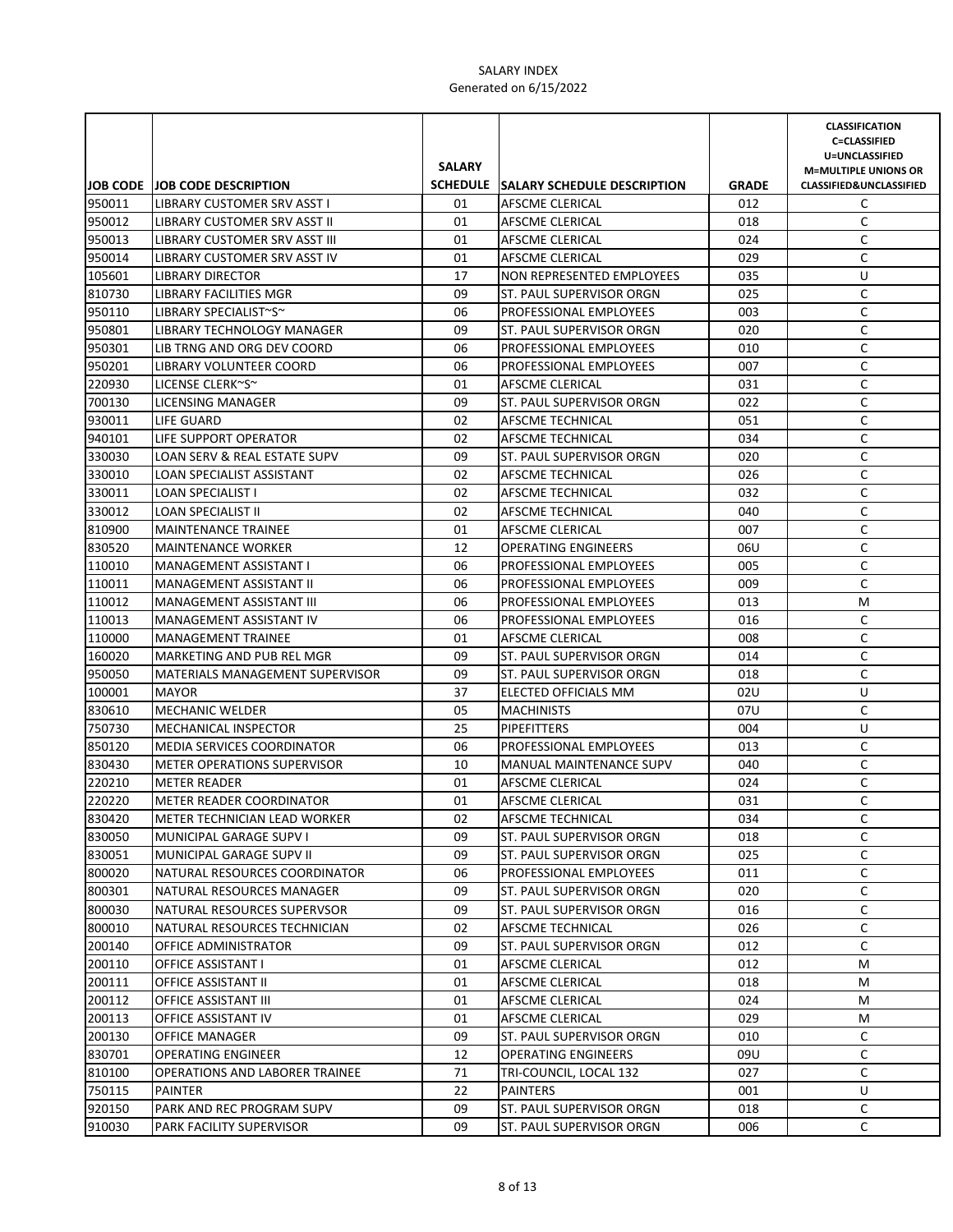|        |                                          |               |                                      |              | <b>CLASSIFICATION</b><br><b>C=CLASSIFIED</b>                      |
|--------|------------------------------------------|---------------|--------------------------------------|--------------|-------------------------------------------------------------------|
|        |                                          | <b>SALARY</b> |                                      |              | U=UNCLASSIFIED                                                    |
|        | <b>JOB CODE JOB CODE DESCRIPTION</b>     |               | SCHEDULE SALARY SCHEDULE DESCRIPTION | <b>GRADE</b> | <b>M=MULTIPLE UNIONS OR</b><br><b>CLASSIFIED&amp;UNCLASSIFIED</b> |
| 810030 | <b>PARK MAINTENANCE SUPV I</b>           | 10            | <b>MANUAL MAINTENANCE SUPV</b>       | 036          | C                                                                 |
| 810031 | <b>PARK MAINTENANCE SUPV II</b>          | 10            | <b>MANUAL MAINTENANCE SUPV</b>       | 040          | C                                                                 |
| 810032 | <b>PARK MAINTENANCE SUPV III</b>         | 10            | MANUAL MAINTENANCE SUPV              | 043          | C                                                                 |
| 630110 | <b>PARK SECURITY OFFICER</b>             | 12            | <b>OPERATING ENGINEERS</b>           | 21U          | C                                                                 |
| 630120 | PARK SECURITY OFFICER LEAD               | 12            | <b>OPERATING ENGINEERS</b>           | 22U          | C                                                                 |
| 630001 | PARKING ENFORCEMENT OFFICER              | 01            | AFSCME CLERICAL                      | 017          | C                                                                 |
| 111901 | <b>PARKING MANAGER</b>                   | 06            | PROFESSIONAL EMPLOYEES               | 018          | С                                                                 |
| 810440 | PARKING SYSTEMS SUPERVISOR               | 10            | <b>MANUAL MAINTENANCE SUPV</b>       | 041          | C                                                                 |
| 900501 | PARKS AND REC ASSET MGR                  | 09            | ST. PAUL SUPERVISOR ORGN             | 024          | С                                                                 |
| 400120 | PARKS AND REC DESIGN AND CONST MGR       | 09            | ST. PAUL SUPERVISOR ORGN             | 028          | C                                                                 |
| 105701 | PARKS AND RECREATION DIR                 | 17            | <b>NON REPRESENTED EMPLOYEES</b>     | 036          | U                                                                 |
| 900401 | PARKS AND REC MANAGER                    | 09            | ST. PAUL SUPERVISOR ORGN             | 028          | C                                                                 |
| 920010 | PARKS AND REC WORKER                     | 99            | SPECIAL EMPLOYMENT                   | 31H          | U                                                                 |
| 630130 | PARKS SAFETY AND SEC SUPV                | 09            | ST. PAUL SUPERVISOR ORGN             | 010          | С                                                                 |
| 810010 | PARKS WORKER I-NO BENEFITS               | 71            | TRI-COUNCIL, LOCAL 132               | 001          | $\mathsf C$                                                       |
| 810011 | PARKS WORKER I-COMO-NO BEN               | 71            | TRI-COUNCIL, LOCAL 132               | 002          | C                                                                 |
| 810012 | <b>PARKS WORKER II</b>                   | 71            | TRI-COUNCIL, LOCAL 132               | 004          | С                                                                 |
| 810013 | <b>PARKS WORKER III</b>                  | 71            | TRI-COUNCIL, LOCAL 132               | 012          | M                                                                 |
| 810014 | <b>PARKS WORKER III-NonUnionHallTemp</b> | 71            | TRI-COUNCIL, LOCAL 132               | 012          | C                                                                 |
| 810210 | PARKS WORKER-GOLF (SEASONAL)             | 71            | TRI-COUNCIL, LOCAL 132               | 006          | C                                                                 |
| 220720 | PAYROLL AUDITOR                          | 81            | <b>CCEA CLERICAL</b>                 | 34C          | М                                                                 |
| 320101 | PAYROLL MANAGER                          | 17            | NON REPRESENTED EMPLOYEES            | 18A          | С                                                                 |
| 220710 | <b>PAYROLL SPECIALIST</b>                | 01            | AFSCME CLERICAL                      | 032          | C                                                                 |
| 220730 | <b>PAYROLL SYSTEM TECH I</b>             | 02            | AFSCME TECHNICAL                     | 034          | C                                                                 |
| 220731 | PAYROLL SYSTEM TECH II                   | 02            | <b>AFSCME TECHNICAL</b>              | 039          | М                                                                 |
| 130401 | PCIARC COORDINATOR                       | 06            | <b>PROFESSIONAL EMPLOYEES</b>        | 013          | С                                                                 |
| 101201 | <b>PED MANAGER</b>                       | 09            | ST. PAUL SUPERVISOR ORGN             | 031          | U                                                                 |
| 510020 | PHYSICAL FITNESS COORDINATOR             | 06            | <b>PROFESSIONAL EMPLOYEES</b>        | 016          | C                                                                 |
| 750710 | PIPEFITTER                               | 25            | <b>PIPEFITTERS</b>                   | 005          | U                                                                 |
| 710010 | PLAN REVIEW EXAMINER I                   | 02            | AFSCME TECHNICAL                     | 030          | C                                                                 |
| 710011 | PLAN REVIEW EXAMINER II                  | 02            | AFSCME TECHNICAL                     | 042          | $\mathsf C$                                                       |
| 710012 | PLAN REVIEW EXAMINER III                 | 02            | AFSCME TECHNICAL                     | 045          | C                                                                 |
| 710020 | PLAN REVIEW SUPERVISOR                   | 09            | ST. PAUL SUPERVISOR ORGN             | 022          | C                                                                 |
| 750610 | <b>PLUMBER</b>                           | 23            | <b>PLUMBERS</b>                      | 003          | U                                                                 |
| 750630 | PLUMBING INSPECTOR                       | 23            | PLUMBERS                             | 004          | U                                                                 |
| 750631 | PLUMBING INSPECTOR-RWS                   | 23            | <b>PLUMBERS</b>                      | 004          | U                                                                 |
| 640020 | POLICE DISPATCHER-ECC~S~                 | 04            | POLICE FEDERATION                    | 25P          | C                                                                 |
| 630011 | POLICE OFFICER                           | 04            | POLICE FEDERATION                    | 031          | С                                                                 |
| 630010 | POLICE TRAINEE                           | 04            | POLICE FEDERATION                    | 031          | С                                                                 |
| 110310 | POLICY ANALYST                           | 17            | <b>NON REPRESENTED EMPLOYEES</b>     | 010          | U                                                                 |
| 540020 | PRACTICAL NURSE~S~                       | 02            | AFSCME TECHNICAL                     | 032          | С                                                                 |
| 720022 | PRINCIPAL CITY PLANNER                   | 06            | <b>PROFESSIONAL EMPLOYEES</b>        | 020          | С                                                                 |
| 400301 | PRINCIPAL DESIGNER                       | 09            | ST. PAUL SUPERVISOR ORGN             | 026          | С                                                                 |
| 360022 | PRINCIPAL PROJECT MANAGER                | 06            | PROFESSIONAL EMPLOYEES               | 022          | С                                                                 |
| 210030 | PRINT PRODUCTION LEAD WKR                | 02            | AFSCME TECHNICAL                     | 034          | С                                                                 |
| 210050 | PRINT SERVICES OPER MGR                  | 09            | ST. PAUL SUPERVISOR ORGN             | 018          | С                                                                 |
| 140301 | PROCEDURES COORDINATOR                   | 01            | AFSCME CLERICAL                      | 036          | С                                                                 |
| 340020 | PROCUREMENT MANAGER                      | 09            | ST. PAUL SUPERVISOR ORGN             | 020          | C                                                                 |
| 340001 | PROCUREMENT SPECIALIST                   | 01            | AFSCME CLERICAL                      | 032          | С                                                                 |
| 410122 | PRODUCTION DIV MGR-SPRWS                 | 09            | ST. PAUL SUPERVISOR ORGN             | 030          | С                                                                 |
| 360030 | PROGRAM ADMINISTRATOR                    | 09            | ST. PAUL SUPERVISOR ORGN             | 026          | М                                                                 |
| 110601 | PROGRAM COORDINATOR                      | 06            | PROFESSIONAL EMPLOYEES               | 016          | C                                                                 |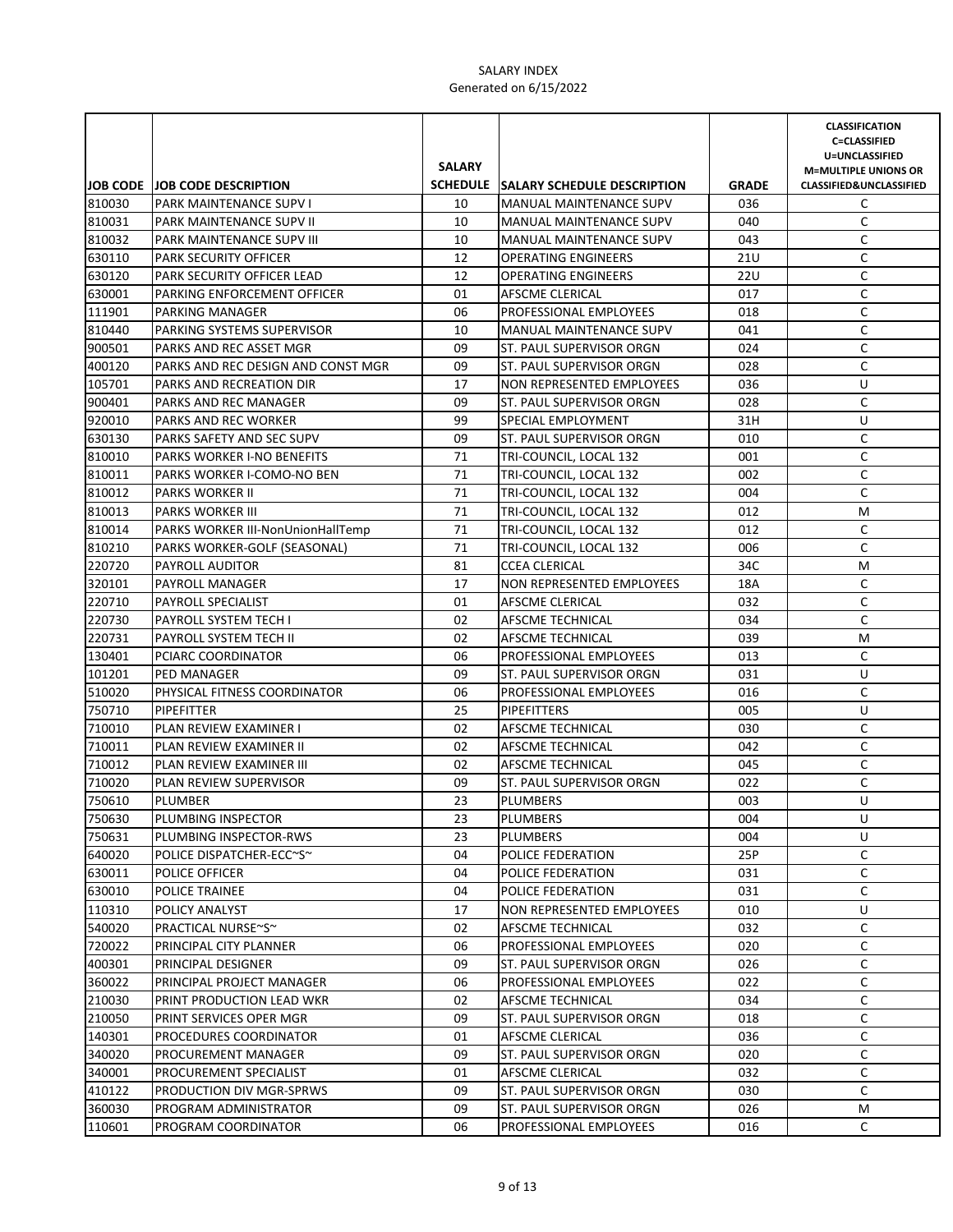|        |                                      |               |                                      |              | <b>CLASSIFICATION</b><br><b>C=CLASSIFIED</b>  |
|--------|--------------------------------------|---------------|--------------------------------------|--------------|-----------------------------------------------|
|        |                                      | <b>SALARY</b> |                                      |              | U=UNCLASSIFIED<br><b>M=MULTIPLE UNIONS OR</b> |
|        | <b>JOB CODE JOB CODE DESCRIPTION</b> |               | SCHEDULE SALARY SCHEDULE DESCRIPTION | <b>GRADE</b> | <b>CLASSIFIED&amp;UNCLASSIFIED</b>            |
| 710110 | <b>PROJECT FACILITATOR I</b>         | 02            | AFSCME TECHNICAL                     | 038          | C                                             |
| 710111 | PROJECT FACILITATOR II               | 02            | AFSCME TECHNICAL                     | 042          | C                                             |
| 360010 | PROJECT MANAGEMENT TECH              | 02            | AFSCME TECHNICAL                     | 030          | C                                             |
| 360011 | PROJECT MANAGEMENT TECH-BIL          | 02            | AFSCME TECHNICAL                     | 030          | C                                             |
| 360020 | PROJECT MANAGER                      | 06            | PROFESSIONAL EMPLOYEES               | 010          | C                                             |
| 900101 | PROJECT MGR PARKS AND REC            | 06            | PROFESSIONAL EMPLOYEES               | 008          | C                                             |
| 111001 | PROJECT MANAGER IV                   | 17            | NON REPRESENTED EMPLOYEES            | 022          | C                                             |
| 110901 | PROJECT MANAGER IV-PUB WORKS         | 06            | PROFESSIONAL EMPLOYEES               | 022          | С                                             |
| 230101 | <b>PROPERTY CLERK</b>                | 01            | AFSCME CLERICAL                      | 022          | C                                             |
| 620001 | PUBLIC EDUCATION OFF FIRE            | 06            | PROFESSIONAL EMPLOYEES               | 017          | С                                             |
| 160050 | PUBLIC INFORMATION MANAGER           | 17            | NON REPRESENTED EMPLOYEES            | 22C          | U                                             |
| 160010 | PUBLIC INFORMATION SPEC I            | 06            | <b>PROFESSIONAL EMPLOYEES</b>        | 007          | C                                             |
| 160011 | PUBLIC INFORMATION SPEC II           | 06            | PROFESSIONAL EMPLOYEES               | 013          | C                                             |
| 160030 | PUBLIC SERVICE MANAGER               | 09            | ST. PAUL SUPERVISOR ORGN             | 020          | C                                             |
| 840140 | PUBLIC WORKS FIELD SUPERVISOR        | 10            | <b>MANUAL MAINTENANCE SUPV</b>       | 044          | С                                             |
| 840130 | PUBLIC WORKS SUPERVISOR 1            | 10            | <b>MANUAL MAINTENANCE SUPV</b>       | 036          | C                                             |
| 840131 | PUBLIC WORKS SUPERVISOR II           | 10            | <b>MANUAL MAINTENANCE SUPV</b>       | 038          | C                                             |
| 840132 | PUBLIC WORKS SUPERVISOR III          | 10            | <b>MANUAL MAINTENANCE SUPV</b>       | 041          | С                                             |
| 420020 | PUBLIC WORKS TECHNICIAN I            | 02            | AFSCME TECHNICAL                     | 030          | C                                             |
| 420021 | PUBLIC WORKS TECHNICIAN II           | 02            | <b>AFSCME TECHNICAL</b>              | 034          | C                                             |
| 420022 | PUBLIC WORKS TECHNICIAN III          | 02            | AFSCME TECHNICAL                     | 038          | C                                             |
| 830532 | PUMPING ENGINEER II                  | 12            | <b>OPERATING ENGINEERS</b>           | 09U          | C                                             |
| 350040 | REAL ESTATE & ASSESS MANAGER         | 09            | ST. PAUL SUPERVISOR ORGN             | 026          | C                                             |
| 350020 | <b>REAL ESTATE &amp; ASSESS SUPV</b> | 09            | ST. PAUL SUPERVISOR ORGN             | 021          | C                                             |
| 350010 | REAL ESTATE & ASSESS TECH I          | 02            | <b>AFSCME TECHNICAL</b>              | 030          | С                                             |
| 350011 | REAL ESTATE & ASSESS TECH II         | 02            | AFSCME TECHNICAL                     | 035          | С                                             |
| 350012 | REAL ESTATE & ASSESS TECH III        | 02            | AFSCME TECHNICAL                     | 038          | С                                             |
| 360101 | REAL ESTATE SPECIALIST               | 02            | AFSCME TECHNICAL                     | 036          | С                                             |
| 350050 | <b>REAL ESTATE SUPERVISOR</b>        | 09            | ST. PAUL SUPERVISOR ORGN             | 020          | C                                             |
| 220801 | RECORDS MANAGEMENT SPEC              | 01            | AFSCME CLERICAL                      | 030          | C                                             |
| 700510 | RECYCLING PROGRAMS SPECIALIST        | 06            | PROFESSIONAL EMPLOYEES               | 008          | C                                             |
| 700520 | RECYCLING PROGRAMS SUPERVISOR        | 09            | ST. PAUL SUPERVISOR ORGN             | 013          | C                                             |
| 910010 | REFECTORY ATTENDANT                  | 01            | AFSCME CLERICAL                      | 04U          | C                                             |
| 910020 | <b>REFECTORY SUPERVISOR</b>          | 01            | <b>AFSCME CLERICAL</b>               | 021          | C                                             |
| 160110 | <b>RESEARCH ANALYST I</b>            | 06            | PROFESSIONAL EMPLOYEES               | 007          | М                                             |
| 160111 | RESEARCH ANALYST II                  | 06            | PROFESSIONAL EMPLOYEES               | 010          | С                                             |
| 160112 | <b>RESEARCH ANALYST III</b>          | 06            | <b>PROFESSIONAL EMPLOYEES</b>        | 014          | C                                             |
| 160113 | RESEARCH ANALYST IV                  | 06            | <b>PROFESSIONAL EMPLOYEES</b>        | 020          | С                                             |
| 920000 | RIGHT TRACK WORKER                   | 99            | SPECIAL EMPLOYMENT                   | 30H          | U                                             |
| 120301 | RISK ANALYST                         | 83            | <b>CCEA PROFESSIONAL</b>             | 015          | C                                             |
| 120630 | <b>RISK MANAGER</b>                  | 17            | NON REPRESENTED EMPLOYEES            | 029          | C                                             |
| 830310 | SAFETY EQUIPMENT SERVICER I          | 05            | <b>MACHINISTS</b>                    | 04U          | С                                             |
| 830311 | SAFETY EQUIPMENT SERVICER II         | 05            | <b>MACHINISTS</b>                    | 07U          | С                                             |
| 510110 | SAFETY OFFICER                       | 06            | PROFESSIONAL EMPLOYEES               | 013          | С                                             |
| 630201 | SECURITY/SAFETY OFFICER-LIB          | 12            | <b>OPERATING ENGINEERS</b>           | 17A          | С                                             |
| 129997 | SELECTION AND VALID SPEC             | 83            | <b>CCEA PROFESSIONAL</b>             | 16R          | С                                             |
| 500011 | SENIOR ANIMAL CONTROL OFFICER        | 01            | AFSCME CLERICAL                      | 033          | С                                             |
| 150230 | SENIOR ATTORNEY                      | 19            | AFSCME LEGAL MM                      | 003          | U                                             |
| 320012 | SENIOR BUDGET ANALYST                | 83            | <b>CCEA PROFESSIONAL</b>             | 19R          | C                                             |
| 750430 | SENIOR BUILDING INSPECTOR            | 21            | CARPENTERS                           | 003          | U                                             |
| 720021 | SENIOR CITY PLANNER                  | 06            | PROFESSIONAL EMPLOYEES               | 014          | C                                             |
| 130113 | SENIOR COMPLIANCE COORDINATOR        | 06            | PROFESSIONAL EMPLOYEES               | 016          | C                                             |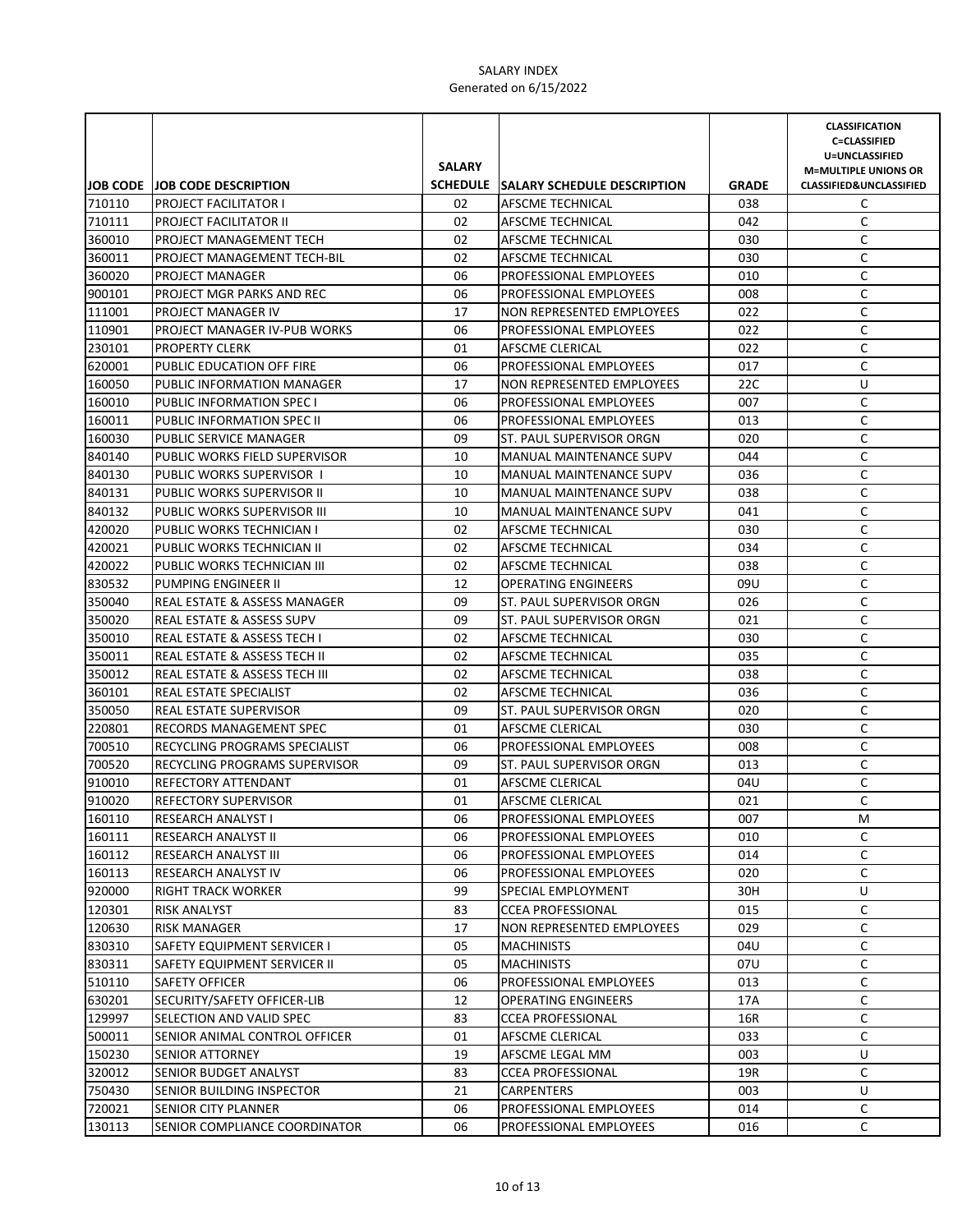|                  |                                               |               |                                                |                     | <b>CLASSIFICATION</b><br><b>C=CLASSIFIED</b>                      |
|------------------|-----------------------------------------------|---------------|------------------------------------------------|---------------------|-------------------------------------------------------------------|
|                  |                                               | <b>SALARY</b> |                                                |                     | U=UNCLASSIFIED                                                    |
|                  | <b>JOB CODE JOB CODE DESCRIPTION</b>          |               | SCHEDULE SALARY SCHEDULE DESCRIPTION           |                     | <b>M=MULTIPLE UNIONS OR</b><br><b>CLASSIFIED&amp;UNCLASSIFIED</b> |
| 750070           | <b>SENIOR ELEC INSPECTOR</b>                  | 20            | <b>ELECTRICIANS</b>                            | <b>GRADE</b><br>005 | U                                                                 |
|                  | SENIOR LANDSCAPE ARCHITECT                    | 09            |                                                | 024                 | C                                                                 |
| 400113<br>750740 | SENIOR MECH INSP-PIPEFITTER                   | 25            | ST. PAUL SUPERVISOR ORGN<br><b>PIPEFITTERS</b> | 003                 | U                                                                 |
| 750820           | SENIOR MECH INSP-SHEET METAL                  | 24            | SHEET METAL WORKERS                            | 001                 | U                                                                 |
| 750821           | SENIOR MECH INSP-SHEET METAL (After 7/1/2020) | 24            | SHEET METAL WORKERS                            | 001                 | U                                                                 |
| 120901           | SENIOR ORG DEV CONSULTANT                     | 17            | <b>NON REPRESENTED EMPLOYEES</b>               | 022                 | C                                                                 |
| 750640           | SENIOR PLUMBING INSPECTOR                     | 23            | <b>PLUMBERS</b>                                | 002                 | U                                                                 |
| 110311           | <b>SENIOR POLICY ANALYST</b>                  | 17            | <b>NON REPRESENTED EMPLOYEES</b>               | 20C                 | U                                                                 |
| 360021           | SENIOR PROJECT MANAGER                        | 06            | PROFESSIONAL EMPLOYEES                         | 016                 | C                                                                 |
| 150220           | <b>SENIOR PROSECUTOR</b>                      | 19            | AFSCME LEGAL MM                                | 004                 | U                                                                 |
| 540030           | SENIOR PUBLIC HLTH NURSE~S~                   | 09            | ST. PAUL SUPERVISOR ORGN                       | 017                 | C                                                                 |
| 510210           | <b>SENIOR SAFETY OFFICER</b>                  | 09            | ST. PAUL SUPERVISOR ORGN                       | 013                 | C                                                                 |
| 220411           | SENIOR WORKER COMP CLMS PROC                  | 81            | <b>CCEA CLERICAL</b>                           | 31C                 | C                                                                 |
| 940011           | <b>SENIOR ZOO KEEPER</b>                      | 10            | MANUAL MAINTENANCE SUPV                        | 035                 | C                                                                 |
| 630020           | SERGEANT                                      | 04            | POLICE FEDERATION                              | 036                 | $\mathsf C$                                                       |
| 811001           | <b>SERVICE WORKER</b>                         | 01            | AFSCME CLERICAL                                | 010                 | $\mathsf C$                                                       |
| 840320           | SEWER CREW LEADER                             | 71            | TRI-COUNCIL, LOCAL 132                         | 022                 | C                                                                 |
| 840340           | SEWER PUMPING STATION OPR                     | 12            | <b>OPERATING ENGINEERS</b>                     | 10U                 | С                                                                 |
| 840310           | <b>SEWER SERVICES WORKER</b>                  | 71            | TRI-COUNCIL, LOCAL 132                         | 013                 | C                                                                 |
| 840350           | <b>SEWER SUPERVISOR I</b>                     | 10            | MANUAL MAINTENANCE SUPV                        | 036                 | C                                                                 |
| 840351           | <b>SEWER SUPERVISOR II</b>                    | 10            | <b>MANUAL MAINTENANCE SUPV</b>                 | 038                 | C                                                                 |
| 840352           | <b>SEWER SUPERVISOR III</b>                   | 10            | MANUAL MAINTENANCE SUPV                        | 041                 | C                                                                 |
| 750810           | SHEET METAL INSPECTOR                         | 24            | SHEET METAL WORKERS                            | 004                 | U                                                                 |
| 750811           | SHEET METAL INSPECTOR (Hired after 7/1/2020)  | 24            | <b>SHEET METAL WORKERS</b>                     | 004                 | U                                                                 |
| 750830           | SHEET METAL WORKER (Hired after 7/1/2020)     | 24            | SHEET METAL WORKERS                            | 002                 | U                                                                 |
| 630501           | <b>SPRWS SAFETY &amp; SECURITY OFFICR</b>     | 12            | <b>OPERATING ENGINEERS</b>                     | 017                 | С                                                                 |
| 230021           | <b>STOREKEEPER</b>                            | 01            | AFSCME CLERICAL                                | 028                 | С                                                                 |
| 230030           | <b>STOREROOM SUPERVISOR</b>                   | 01            | AFSCME CLERICAL                                | 032                 | С                                                                 |
| 230020           | <b>STORES ASSISTANT</b>                       | 01            | AFSCME CLERICAL                                | 022                 | C                                                                 |
| 840120           | STREET MAINTENANCE CREW LDR                   | 71            | TRI-COUNCIL, LOCAL 132                         | 021                 | M                                                                 |
| 840110           | STREET SERVICES WORKER                        | 71            | TRI-COUNCIL, LOCAL 132                         | 012                 | M                                                                 |
| 840111           | STREET SERVICES WORKER-NonUnionHallTemp       | 71            | TRI-COUNCIL, LOCAL 132                         | 012                 | C                                                                 |
| 410201           | STRUCTURAL ENGINEER                           | 06            | PROFESSIONAL EMPLOYEES                         | 020                 | C                                                                 |
| 150240           | <b>SUPERVISING ATTORNEY</b>                   | 09            | ST. PAUL SUPERVISOR ORGN                       | 034                 | U                                                                 |
| 730030           | SUPERVISOR OF REHABILITATION                  | 09            | ST. PAUL SUPERVISOR ORGN                       | 019                 | С                                                                 |
| 810430           | SUPERVISOR OF TRAFFIC MAINT                   | 09            | ST. PAUL SUPERVISOR ORGN                       | 017                 | C                                                                 |
| 840810           | <b>SUPPLY SYSTEMS SUPV I</b>                  | 10            | <b>MANUAL MAINTENANCE SUPV</b>                 | 036                 | C                                                                 |
| 840811           | SUPPLY SYSTEMS SUPV II                        | 10            | <b>MANUAL MAINTENANCE SUPV</b>                 | 038                 | С                                                                 |
| 430010           | <b>SURVEY CREW LEADER</b>                     | 02            | AFSCME TECHNICAL                               | 036                 | С                                                                 |
| 220000           | <b>TECHNICAL TRAINEE</b>                      | 01            | AFSCME CLERICAL                                | 008                 | C                                                                 |
| 140701           | TECHNOLOGY MANAGER                            | 09            | ST. PAUL SUPERVISOR ORGN                       | 026                 | C                                                                 |
| 830801           | TOOLMAKER-SPRWS                               | 05            | <b>MACHINISTS</b>                              | 15U                 | С                                                                 |
| 750201           | TRADES LABORER                                | 71            | TRI-COUNCIL, LOCAL 132                         | 026                 | С                                                                 |
| 750010           | TRAFFIC LIGHTING MAINT WKR                    | 20            | <b>ELECTRICIANS</b>                            | 008                 | U                                                                 |
| 810420           | TRAFFIC MAINTENANCE SUPERVISOR I              | 10            | <b>MANUAL MAINTENANCE SUPV</b>                 | 036                 | С                                                                 |
| 810421           | TRAFFIC MAINTENANCE SUPERVISOR II             | 10            | MANUAL MAINTENANCE SUPV                        | 040                 | С                                                                 |
| 810410           | TRAFFIC MAINTENANCE WORKER                    | 05            | <b>MACHINISTS</b>                              | 17U                 | С                                                                 |
| 320220           | TREASURY MANAGER                              | 09            | ST. PAUL SUPERVISOR ORGN                       | 030                 | С                                                                 |
| 800210           | URBAN FORESTER                                | 06            | PROFESSIONAL EMPLOYEES                         | 010                 | C                                                                 |
| 800220           | URBAN FORESTER SUPERVISOR                     | 09            | ST. PAUL SUPERVISOR ORGN                       | 016                 | C                                                                 |
| 800211           | URBAN FORESTER TECHNICIAN                     | 02            | AFSCME TECHNICAL                               | 026                 | C                                                                 |
| 810101           | UTILITY AIDE                                  | 71            | TRI-COUNCIL, LOCAL 132                         | 003                 | C                                                                 |
|                  |                                               |               |                                                |                     |                                                                   |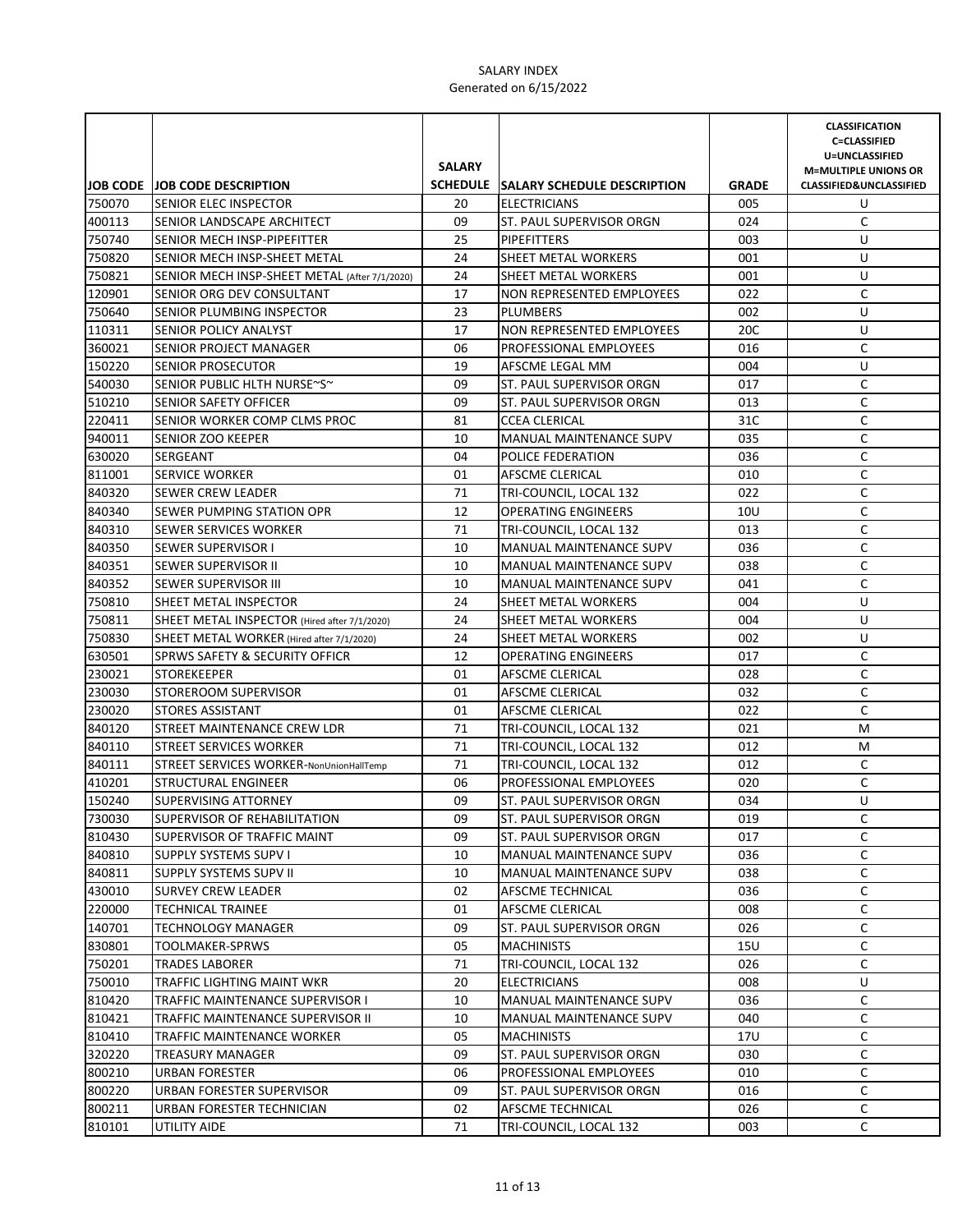|        |                                         | <b>SALARY</b> |                                      |              | <b>CLASSIFICATION</b><br><b>C=CLASSIFIED</b><br>U=UNCLASSIFIED<br><b>M=MULTIPLE UNIONS OR</b> |
|--------|-----------------------------------------|---------------|--------------------------------------|--------------|-----------------------------------------------------------------------------------------------|
|        | <b>JOB CODE JOB CODE DESCRIPTION</b>    |               | SCHEDULE SALARY SCHEDULE DESCRIPTION | <b>GRADE</b> | <b>CLASSIFIED&amp;UNCLASSIFIED</b>                                                            |
| 830060 | <b>VEHICLE &amp; EQUIP SERV SUPV</b>    | 09            | ST. PAUL SUPERVISOR ORGN             | 020          | C                                                                                             |
| 830110 | VEH MTC WKR-HVY B4 7/1/91               | 05            | <b>MACHINISTS</b>                    | 04U          | C                                                                                             |
| 830010 | <b>VEHICLE MECHANIC</b>                 | 05            | <b>MACHINISTS</b>                    | 07U          | C                                                                                             |
| 830020 | <b>VEHICLE MECHANIC LEAD WORKER</b>     | 05            | <b>MACHINISTS</b>                    | 12U          | C                                                                                             |
| 830030 | <b>VEHICLE MECHANIC SUPV I</b>          | 10            | MANUAL MAINTENANCE SUPV              | 038          | C                                                                                             |
| 830031 | <b>VEHICLE MECHANIC SUPV II</b>         | 10            | <b>MANUAL MAINTENANCE SUPV</b>       | 040          | C                                                                                             |
| 830120 | <b>VEH TECH-HEAVY TRUCK &amp; EQUIP</b> | 05            | <b>MACHINISTS</b>                    | 14U          | C                                                                                             |
| 830000 | VEHICLE TECHNICIAN TRAINEE              | 05            | <b>MACHINISTS</b>                    | 09U          | C                                                                                             |
| 940030 | <b>VETERINARY TECHNICIAN</b>            | 02            | AFSCME TECHNICAL                     | 034          | C                                                                                             |
| 150310 | VICTIM WITNESS ASSISTANT                | 06            | <b>PROFESSIONAL EMPLOYEES</b>        | 003          | U                                                                                             |
| 150311 | <b>VICTIM WITNESS COORDINATOR</b>       | 06            | <b>PROFESSIONAL EMPLOYEES</b>        | 010          | U                                                                                             |
| 850110 | VIDEO PRODUCTION ASST                   | 02            | AFSCME TECHNICAL                     | 015          | C                                                                                             |
| 850112 | <b>VIDEO PRODUCTION SPEC</b>            | 06            | PROFESSIONAL EMPLOYEES               | 008          | C                                                                                             |
| 850130 | <b>VIDEO PRODUCTION SUPERVISOR</b>      | 09            | ST. PAUL SUPERVISOR ORGN             | 016          | C                                                                                             |
| 850111 | <b>VIDEO PRODUCTION TECH</b>            | 02            | AFSCME TECHNICAL                     | 028          | C                                                                                             |
| 110101 | <b>VOLUNTEER COORDINATOR</b>            | 06            | PROFESSIONAL EMPLOYEES               | 005          | C                                                                                             |
| 930071 | <b>WATER AEROBICS INSTRUCTOR</b>        | 02            | AFSCME TECHNICAL                     | 054          | C                                                                                             |
| 140220 | WATER CONTROL SYS INFO SUPV             | 09            | ST. PAUL SUPERVISOR ORGN             | 017          | C                                                                                             |
| 140210 | WATER CONTROL SYS INFO TECH             | 02            | <b>AFSCME TECHNICAL</b>              | 040          | C                                                                                             |
| 140200 | WATER CONTROL SYS INFO TRAINEE          | 02            | AFSCME TECHNICAL                     | 034          | C                                                                                             |
| 220520 | WATER CUST SVC & BILLING SUPV           | 09            | ST. PAUL SUPERVISOR ORGN             | 014          | C                                                                                             |
| 840050 | WATER DISTRIBUTION FIELD SUPV           | 10            | <b>MANUAL MAINTENANCE SUPV</b>       | 044          | C                                                                                             |
| 840040 | <b>WATER DISTRIBUTION SUPV I</b>        | 10            | <b>MANUAL MAINTENANCE SUPV</b>       | 036          | C                                                                                             |
| 840041 | <b>WATER DISTRIBUTION SUPV II</b>       | 10            | <b>MANUAL MAINTENANCE SUPV</b>       | 038          | C                                                                                             |
| 840042 | WATER DISTRIBUTION SUPV III             | 10            | <b>MANUAL MAINTENANCE SUPV</b>       | 040          | C                                                                                             |
| 530010 | <b>WATER LABORATORY AIDE</b>            | 02            | AFSCME TECHNICAL                     | 022          | C                                                                                             |
| 530020 | <b>WATER LABORATORY TECH I</b>          | 02            | AFSCME TECHNICAL                     | 025          | C                                                                                             |
| 530021 | <b>WATER LABORATORY TECH II</b>         | 02            | AFSCME TECHNICAL                     | 031          | $\mathsf C$                                                                                   |
| 830410 | WATER METER TECHNICIAN                  | 02            | AFSCME TECHNICAL                     | 030          | $\mathsf C$                                                                                   |
| 830510 | WATER PLANT WORKER                      | 12            | <b>OPERATING ENGINEERS</b>           | 04U          | C                                                                                             |
| 830540 | <b>WATER PRODUCTION SUPV I</b>          | 10            | MANUAL MAINTENANCE SUPV              | 036          | $\mathsf C$                                                                                   |
| 830541 | WATER PRODUCTION SUPV II                | 10            | <b>MANUAL MAINTENANCE SUPV</b>       | 040          | C                                                                                             |
| 530030 | <b>WATER QUALITY SPEC I</b>             | 06            | PROFESSIONAL EMPLOYEES               | 009          | C                                                                                             |
| 530031 | <b>WATER QUALITY SPEC II</b>            | 06            | PROFESSIONAL EMPLOYEES               | 013          | C                                                                                             |
| 530032 | WATER QUALITY SPEC III                  | 06            | PROFESSIONAL EMPLOYEES               | 018          | C                                                                                             |
| 530040 | <b>WATER QUALITY SUPV</b>               | 09            | ST. PAUL SUPERVISOR ORGN             | 025          | C                                                                                             |
| 530301 | WATER RESOURCE COORDINATOR              | 06            | <b>PROFESSIONAL EMPLOYEES</b>        | 019          | С                                                                                             |
| 930021 | <b>WATER SAFETY INSTRUCTOR</b>          | 02            | AFSCME TECHNICAL                     | 054          | С                                                                                             |
| 840030 | WATER SERVICE WKR-CONTROL DESK          | 71            | TRI-COUNCIL, LOCAL 132               | 021          | C                                                                                             |
| 840812 | WATER SUPPLY FIELD SUPERVISOR           | 10            | MANUAL MAINTENANCE SUPV              | 044          | C                                                                                             |
| 840010 | WATER SYSTEM WORKER I                   | 71            | TRI-COUNCIL, LOCAL 132               | 013          | C                                                                                             |
| 840011 | WATER SYSTEM WORKER II                  | 71            | TRI-COUNCIL, LOCAL 132               | 018          | C                                                                                             |
| 830530 | WATER TREATMENT PLANT OPER II           | 12            | <b>OPERATING ENGINEERS</b>           | 09U          | С                                                                                             |
| 420110 | <b>WATER UTILITY TECHNICIAN I</b>       | 02            | AFSCME TECHNICAL                     | 030          | С                                                                                             |
| 420111 | WATER UTILITY TECHNICIAN II             | 02            | AFSCME TECHNICAL                     | 034          | С                                                                                             |
| 420112 | WATER UTILITY TECHNICIAN III            | 02            | AFSCME TECHNICAL                     | 038          | C                                                                                             |
| 840020 | WATER UTILITY WORKER I                  | 71            | TRI-COUNCIL, LOCAL 132               | 012          | М                                                                                             |
| 840021 | WATER UTILITY WORKER I-NonUnionHallTemp | 71            | TRI-COUNCIL, LOCAL 132               | 012          | C                                                                                             |
| 840021 | WATER UTILITY WORKER II                 | 71            | TRI-COUNCIL, LOCAL 132               | 015          | C                                                                                             |
| 840501 | WELDER                                  | 05            | <b>MACHINISTS</b>                    | 07U          | C                                                                                             |
| 540110 | WIC NUTRITION EDUCATOR~S~               | 02            | AFSCME TECHNICAL                     | 026          | C                                                                                             |
| 540111 | WIC NUTRITION EDUC-HMONG~S~             | 02            | AFSCME TECHNICAL                     | 026          | С                                                                                             |